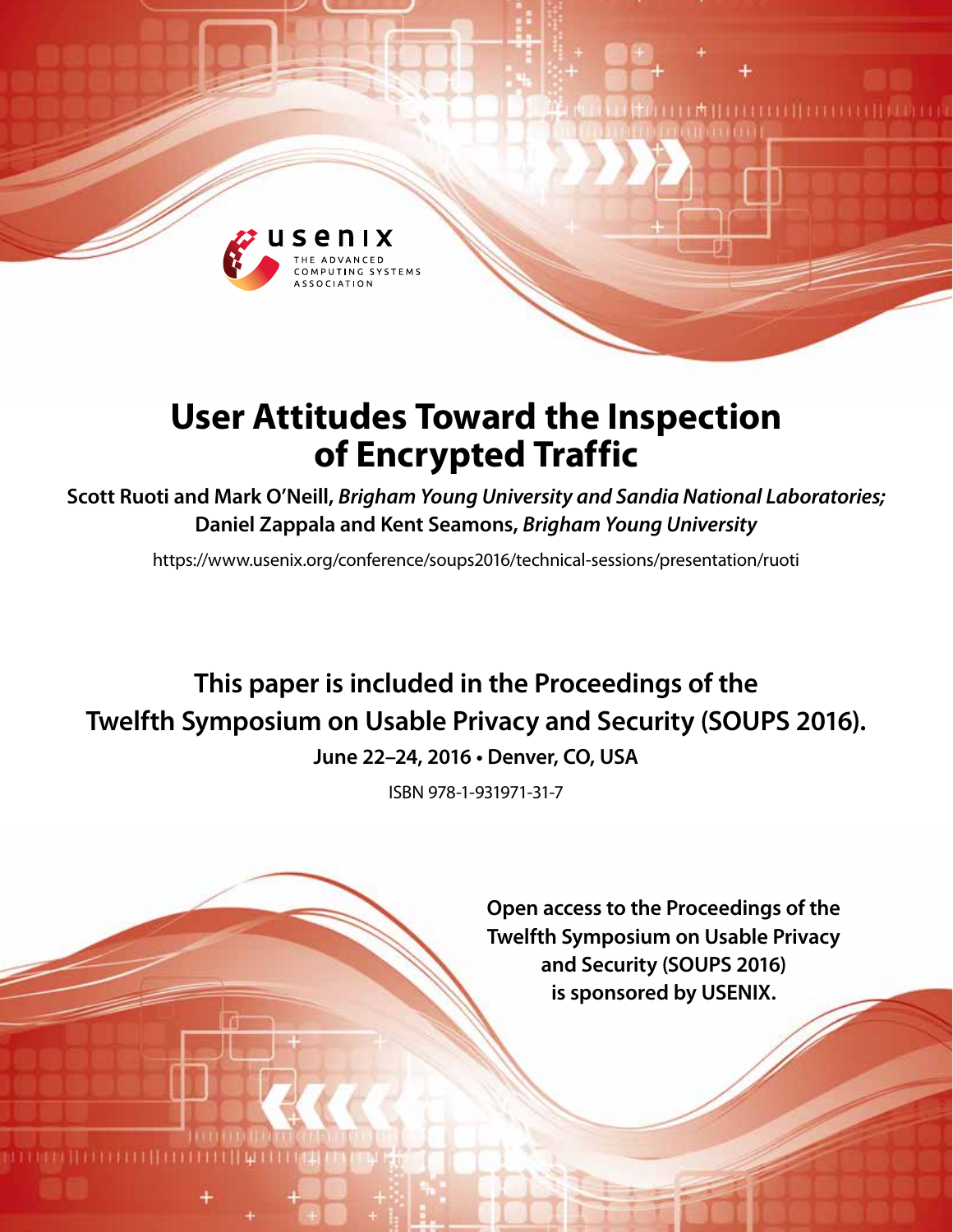# **User Attitudes Toward the Inspection of Encrypted Traffic**

Scott Ruoti<sup>∗⊺</sup>, Mark O'Neill<sup>∗⊺</sup>, Daniel Zappala<sup>\*</sup>, Kent Seamons<sup>\*</sup> Brigham Young University<sup>∗</sup>, Sandia National Laboratories<sup>†</sup> ruoti@isrl.byu.edu, mto@byu.edu, {zappala, seamons}@cs.byu.edu

1

#### ABSTRACT

This paper reports the results of a survey of 1,976 individuals regarding their opinions on TLS inspection, a controversial technique that can be used for both benevolent and malicious purposes. Responses indicate that participants hold nuanced opinions on security and privacy trade-offs, with most recognizing legitimate uses for the practice, but also concerned about threats from hackers or government surveillance. There is strong support for notification and consent when a system is intercepting their encrypted traffic, although this support varies depending on the situation. A significant concern about malicious uses of TLS inspection is identity theft, and many would react negatively and some would change their behavior if they discovered inspection occurring without their knowledge. We also find that a small but significant number of participants are jaded by the current state of affairs and have lost any expectation of privacy.

#### 1. INTRODUCTION

In early 2013, one of the authors received an email from a former student who expressed serious concerns after becoming aware that his employer was inspecting its employees' encrypted Internet traffic in order to protect the network from attackers. Though he was himself employed in the computer security industry, he expressed surprise and anger that this could happen, and also mentioned his serious concerns about the potential for employees to disclose personal information without being aware that their data was visible to their employer. He questioned whether this practice was legal and whether it was ethical to do this without notifying employees in advance.

In fact, it is common practice for companies to inspect employees' encrypted traffic to filter malware and viruses, prevent the leak of intellectual property, and block harmful websites [2, 25, 20]. This inspection is usually accomplished with a network device that acts as a TLS/SSL proxy, sitting in the middle of the communication between a browser and web server where it can intercept, decrypt, inspect, then re-encrypt and forward on the user's traffic to its original destination. This is all accomplished without any visible notification to the user that their encrypted traffic is being inspected.

While security experts overwhelmingly view the inspection of encrypted traffic by attackers and governments as undesirable, the practice of businesses and organizations inspecting their own encrypted traffic in order to secure their own network and intellectual property is more controversial. Many experts are alarmed by any use of a TLS proxy because it is deceptive; users' browsers continue to inform them they have a secure connection to the server, even though this is not the case. Most research in the literature treats all TLS proxies as undesirable and actively tries to prevent their use [4]. Still, a smaller number of researchers are investigating how the malicious uses can be prevented while still allowing for benevolent use of traffic inspection by businesses and organizations [17, 14].

While the opinions of businesses and security experts regarding the inspection of encrypted traffic are known, no prior work has measured general (i.e., non-expert) user attitudes and preferences toward the inspection of encrypted traffic. To better understand users' perspectives on this issue, we surveyed 1,976 people across two surveys regarding their opinions of TLS proxies and their use in inspecting encrypted traffic.<sup>1</sup> The results of the first survey of 1,049 individuals showed a surprising willingness by participants to accept the inspection of encrypted traffic, provided they are first notified. Based on the results of the first survey, we conducted a second survey of 927 individuals to further explore user attitudes towards inspection of encrypted traffic in specific situations.

Our contributions from these surveys include the following insights:

This work was supported by Sandia National Laboratories, a 2014 Google Faculty Research Award, and the National Science Foundation under Grant No. CNS-1528022. Any opinions, findings, and conclusions or recommendations expressed in this material are those of the author(s) and do not necessarily reflect the views of the National Science Foundation. Sandia National Laboratories is a multi-program laboratory managed and operated by Sandia Corporation, a wholly owned subsidiary of Lockheed Martin Corporation, for the U.S. Department of Energy's National Nuclear Security Administration under contract DE-AC04-94AL85000.

Copyright is held by the author/owner. Permission to make digital or hard copies of all or part of this work for personal or classroom use is granted without fee.

*Symposium on Usable Privacy and Security (SOUPS)* 2016, June 22–24, 2016, Denver, Colorado.

<sup>&</sup>lt;sup>1</sup>The full data from both surveys is available at  $https://$ soups2016.isrl.byu.edu/.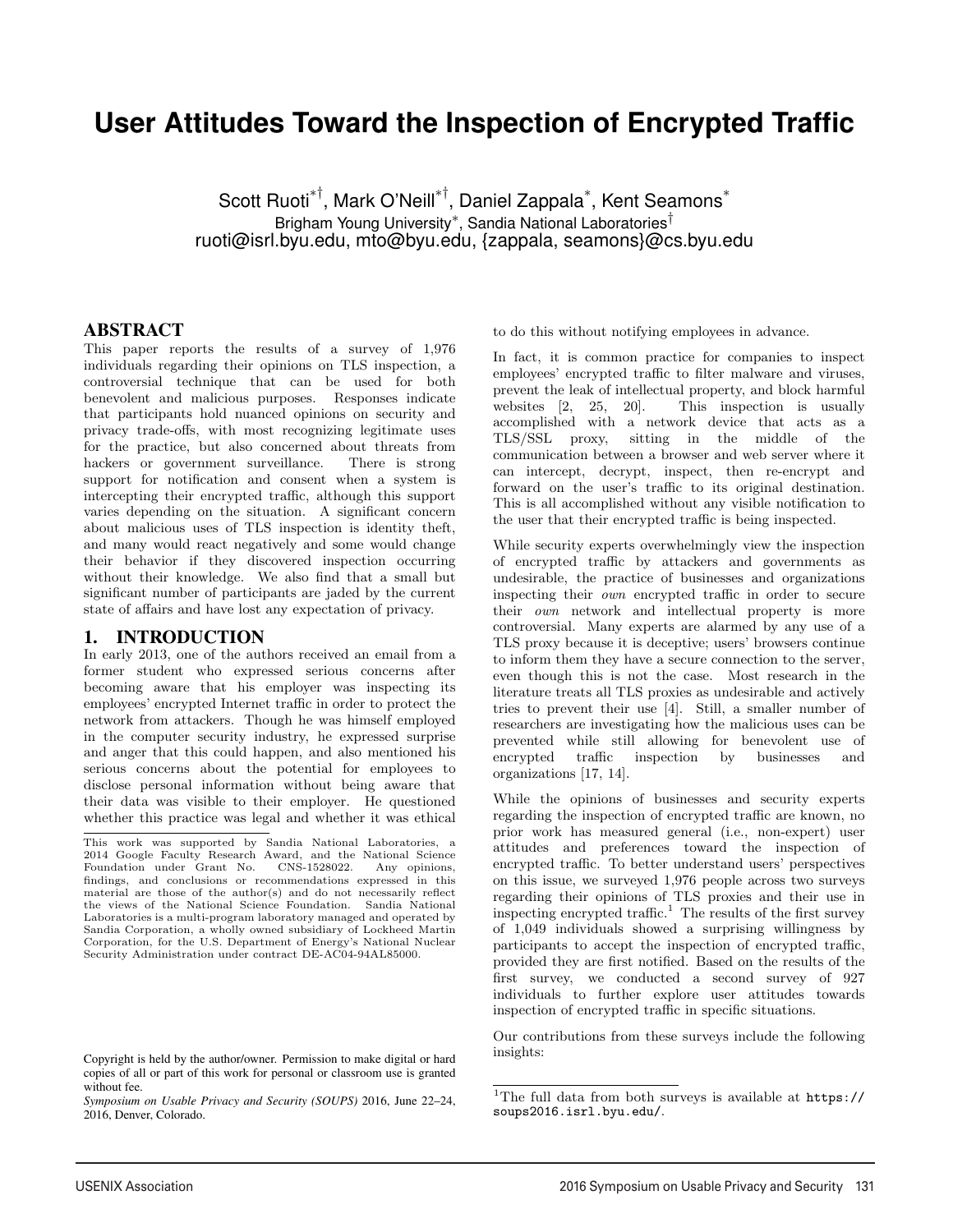- User opinions toward TLS proxies and the inspection of encrypted traffic are nuanced. Many express concerns about privacy and identity theft from hackers (75.8%) or government surveillance (70.9%). Yet there is broad, general acceptance of TLS proxies when used by employers, schools, etc (71.7%).
- Most participants indicated support for the inspection of encrypted traffic as long as they were first notified of it (90.7%). Likewise, participants indicated strong support for legislation requiring notification or consent  $(83.2\%).$
- When asked about specific situations in which TLS proxies might be used (e.g., at work, at school, at a café, or at home), support for TLS proxies ranges from 65% to 90% of participants (including those who want notification or consent). Support for who want notification or consent). inspection of encrypted traffic without notification or consent is strongest at elementary schools (45.9%) and at businesses when employees are using company-provided computers (47.9%). Participants generally favor consent in cases when they feel in control (at home, free WiFi, their own device at work) versus notification when an organization is in control (public library, school, company computer). In nearly all the scenarios we posed, only a small minority of the participants indicated that using TLS proxies is not acceptable. The one exception is government surveillance, in which case 47.5% say that this is not acceptable.
- Many users would have a negative opinion if they discovered that the owner of their network used a TLS proxy without prior notification and/or consent (60.8%), though for some (34.2%) it would depend on who the owner was and how they were using the technology. Some would change their behavior on the network, either discontinuing to use it (17.2%) or changing which sites they visited (6%).
- We identify personas based on participants' responses regarding TLS proxies: pragmatic (76.5%), privacy fundamentalist (17.0%), jaded (5.0%), and unconcerned (1.0%). Jaded participants are interesting in that their opinions regarding privacy and security align with the privacy fundamentalist persona, but their practices align with the unconcerned persona. This dichotomy stems from the fact that these users feel that regardless of what steps they take, they are powerless to prevent compromise of their online information, and so choose to not do anything to protect themselves.

While several of our findings might seem intuitive, it is important to ground intuitions in data, and this paper provides the first survey of user opinions on this topic. In addition, participants showed a high level of engagement in the survey, notwithstanding the complexity of the topic. Many users shared in-depth analysis of trade-offs in open responses, demonstrating that they care deeply about this issue. User attitudes toward TLS proxies provide an important data point along the spectrum of discussion that is currently taking place regarding who should have access to encrypted information.

2

# 2. BACKGROUND

The focus of our surveys is on user attitudes towards the inspection of encrypted traffic (i.e., HTTPS), specifically with the use of TLS proxies. In this section we provide technical details regarding TLS proxies. We also discuss real-world examples of how TLS proxies are used. Finally, we present related work on measuring user sentiment towards online privacy.

# 2.1 TLS Proxies

When a web browser attempts to validate the identity of a website, it relies on certificate authorities (CAs) that digitally sign certificates vouching for the identity of servers. Web browsers authenticate a site by validating a chain of trust from the site's certificate back to one of a set of trusted root certificates. These certificates comprise the root store and are typically bundled with the operating system or browser.

This validation system is currently being co-opted by the use of TLS proxies that act as a man-in-the-middle (MitM) for TLS connections. A TLS proxy can issue a substitute certificate for any site the user visits, so that the user establishes an encrypted connection to the proxy rather than the desired web site. The proxy can then decrypt and monitor or modify all user traffic, before passing it along via a second encrypted channel to the desired web site. For example, when a user attempts to create a secure connection to Amazon by requesting Amazon's certificate, the proxy intercepts this request, generates a certificate for Amazon, and sends this substitute certificate back to the user's machine. The user's machine will then create a secure connection to the proxy (instead of Amazon) and send all of its data to the proxy, which has full access to it before forwarding it on to Amazon's servers.

TLS proxies can be used for both benevolent and malicious purposes. Some companies use TLS proxies to filter malware and viruses, prevent the leak of company secrets and intellectual property, block harmful websites, or catch malicious insiders. However, less scrupulous companies, government agencies, crime organizations, and others may also use proxies to steal a user's sensitive data, conduct surveillance, or commit identity theft. Currently, browsers and users have no method for distinguishing between benevolent and malicious TLS proxies, and the user is entirely unaware that an organization or attacker is intercepting encrypted traffic. Even when a TLS proxy is present, the browsers displays a reassuring lock icon that could mislead users to assume they are communicating securely with the website.

To avoid browser warnings that self-signed substitute certificates would trigger, TLS proxies generate substitute certificates signed by a CA that the user's machine trusts. This can be done in several ways:

- Purchasing an intermediate certificate authority certificate.
- Installing a new trusted root certificate on the user's machine. This can be done either by businesses (e.g., custom system image, manual installation, enterprise PKI system) or by malware.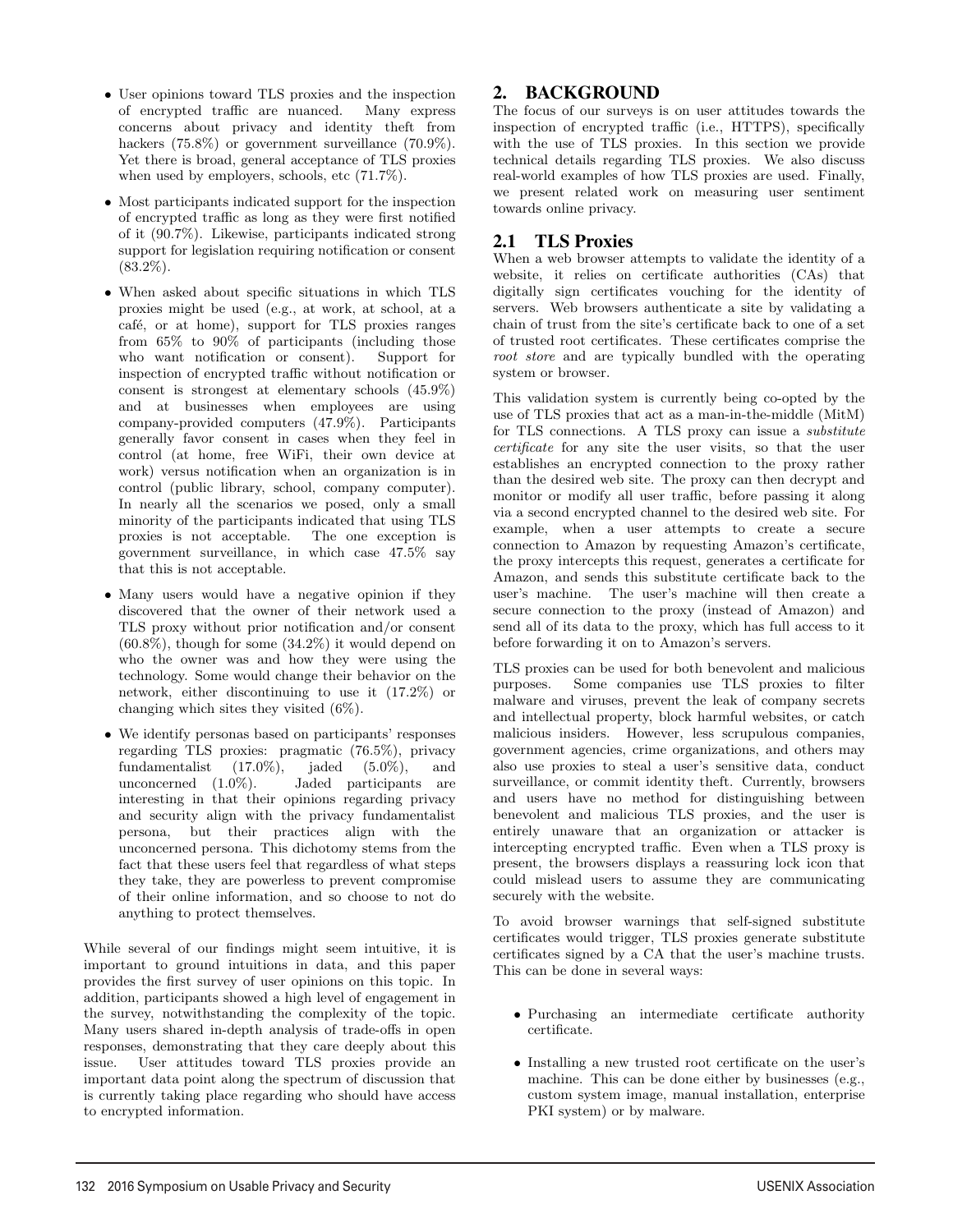- Including the certificate on a device's root store when it is manufactured. Nokia was recently found to be using TLS proxies on mobile devices [18] and Lenovo has pre-installed software using a TLS proxy on its laptops [21].
- Controlling a root certificate authority. Some governments are in this position, and evidence suggests that even when governments do not own the root they can coerce authorities into granting them certificates for domains they do not own [15, 23].
- Stealing existing root and intermediate certificate authority certificates [15, 7].

### 2.2 Real-world Examples

There are a variety of real-world scenarios, ranging from suspicious to malicious, where inspection of encrypted traffic is documented as having occurred.

Reports have notified the public that both Nokia and Lenovo used TLS proxies to decrypt customer (not employee) traffic for reasons other than security. Nokia decrypted cell phone data, allegedly to improve performance on their cellular network [18]. Some Lenovo laptops came with third party software that inserted ads into encrypted data [21]. Weaknesses in the adware implementation left users vulnerable to attack from malicious outsiders. Public outcry caused both companies to stop accessing encrypted traffic.

Government surveillance has been reported to use similar methods [24]. A report from 2011 showed that Iran monitored 300,000 citizens online using a stolen certificate from Diginotar, a company that is trusted to certify legitimate websites [7].

Two recent measurement studies show that TLS proxies account for about 1 in 250 encrypted connections on the web [10, 19]. The vast majority of these monitored connections are for benevolent purposes, but a small percentage appear to be adware, grayware, and otherwise suspicious activity.

The TLS proxy capability is essentially a backdoor into the current web authentication system. This backdoor has benevolent uses to strengthen the security of users and organizations, and a majority of users support their use. As with any backdoor, it's very existence increases the attack surface that can be exploited by attackers. For example, a recent study of client-side TLS proxies used in personal firewalls and parental filters discovered implementation flaws in a number of products that open the user to attack and weaken their security [5].

### 2.3 Related Work

There have been prior studies that survey user's attitudes about their online security and privacy. Still, no prior study has looked specifically at user attitudes toward the inspection of encrypted traffic.

McDonald and Cranor [16] used interviews and a survey to explore user's knowledge and perception of online behavioral advertising practices. They discuss the potential chilling effect of these practices based on 40% of the users that selfreported they would change their behavior if they learned advertisers were collecting data. Similarly, users reported in our survey that they would change their behavior if they learned that their encrypted data was being inspected.

Ur et al. [27] also studied user opinions about online behavioral advertising by conducting 48 semi-structured interviews with non-technical users. Similar to our work, they found users had nuanced opinions about the trade-offs for a technology that was both useful and privacy invasive. They determined that users were not receiving effective notice and choice mechanisms. Our surveys reveal a strong desire for notification and choice regarding the inspection of encrypted traffic.

Shay et al. [22] surveyed users via Amazon Mechanical Turk about their attitudes and experiences with compromised email or social networking sites. They found that many respondents gave high quality responses to open response questions and discussed implications for security mechanism designers. Likewise, our work has significance for the designers of mechanisms to inspect encrypted traffic.

Anton et al. [1] surveyed users in 2008 to see if their attitudes on privacy concerns had changed from the same survey administered in 2002. They found that the top three concerns of U.S. users were information transfer, notice/awareness, and information storage. While the top three concerns had not changed, their level of concern had risen. The top three concerns for European users were the same but in a different order; notice/awareness came in third place. Concerns for notice/awareness are important to both groups, and was a prominent factor in our surveys.

Woodruff et al. [29] examined how well users' classification by the Westin Privacy Segmentation Index predicted their actual behavior. They found that although many participants were classified as privacy fundamentalists, their actions in hypothetical situations were not consistent<br>with this classification. Similarly, while we group Similarly, while we group participants into personas with names similar to the Westin categories, we do so by looking at how participants indicate they would react to hypothetical situations and not using any of Westin's several privacy indexes.

# 3. FIRST SURVEY – METHODOLOGY

In February 2014, we conducted the first online survey using the Amazon Mechanical Turk (MTurk) crowdsourcing service. We gathered responses on Wednesday, February 12, 2014 between 7:50 AM and 5:22 PM (PST). Each participant could take the survey once and received \$1 USD as compensation upon completing the survey. In total 1,262 people completed the online survey. The survey was approved by our Institutional Review Board and is contained in Appendix A.

# 3.1 Instructing Participants

3

Before conducting this survey, we felt it was unlikely that most people would be aware of TLS proxies (an assumption that was upheld by our results). This presented a dilemma: either we would need to only survey individuals who were already aware of TLS proxies or we would need to instruct participants about TLS proxies. Both of these options have significant drawbacks. Limiting the survey to individuals with pre-existing knowledge regarding TLS proxies would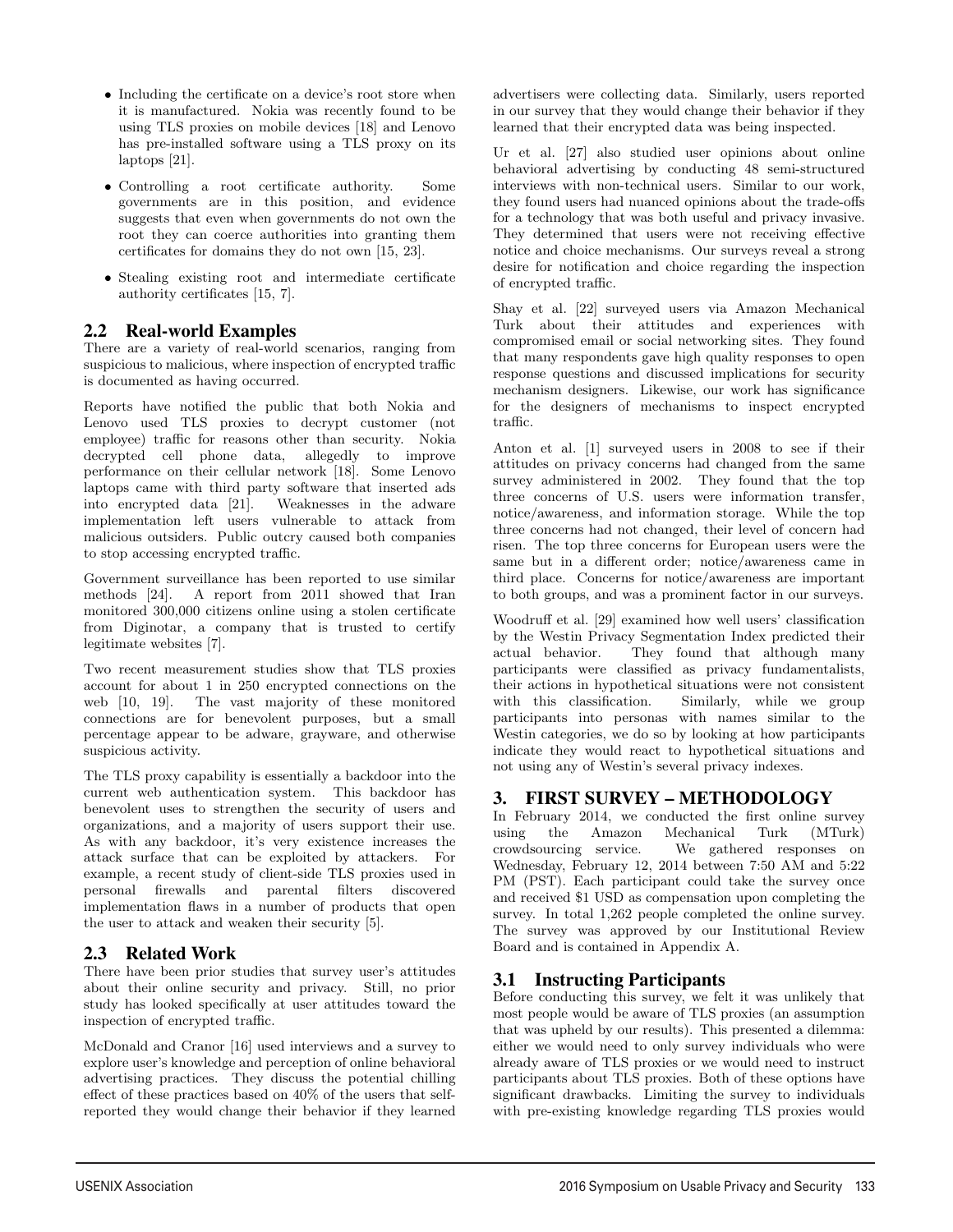likely limit us to participants with highly technical backgrounds, thus failing to gather information about broader opinions related to the inspection of encrypted traffic. On the other hand, instructing participants on TLS proxies has the risk of unintentionally biasing them one way or another, and requires them to answer questions about a subject they potentially just learned about.

Because our research goal was to survey broad opinions regarding the inspection of encrypted traffic, we preferred not to limit our population to the small fraction of users who are already aware of this issue. Instead, we chose to accept the limitations related to instructing participants about TLS proxies and survey as many participants as possible. For our goals, this was preferable to ignoring the opinions of a large portion of users.

To address the risks related to instructing participants on an issue and then surveying them, we spent considerable effort and time crafting our description of TLS proxies. Our goals were to (1) give a simple and concise overview of how TLS proxies are used to inspect encrypted traffic, and (2) present participants with a fair and unbiased description of how the inspection of encrypted traffic could be used for both benevolent and malicious purposes.

In preparation for writing the description of TLS proxies, we examined the literature and observed that existing descriptions of TLS proxies were not neutral in tone and would unduly bias participants. We talked with businesses that sell proxies (i.e., Blue Coat, Symantec) and read opinions from privacy advocates to better understand both sides' opinions. Based on the information in these sources, we composed a draft of our description of TLS proxies, focusing on using language that was informative and neutral in tone, allowing participants to form their own opinions. Our team of researchers, which included members who are fundamentally opposed to TLS proxies and members who accept their benevolent uses, iterated on this description until all members were satisfied with its wording.

We then tested this description using a convenience sample of six individuals from our university who were not a part of our research group to ensure it was balanced and understandable. Based on feedback from the convenience sample, we made minor edits to the description.

Finally, we tested this revised description using MTurk to ensure that participants felt that the description was sufficiently understandable. Of the 80 participants in this pilot survey, nearly all participants (73; 91%) indicated that the description of TLS proxies helped them understand what TLS proxies are and how they are used (2 participants indicated the description was not helpful (2;  $3\%$ ), with the remainder being undecided  $(5; 6\%)$ ). We also examined participant responses to free response questions and found that, as reported, most participants' answers reflected an accurate understanding of TLS proxies. As such, we included this version of the description in both surveys, as shown in Figure 1.

### 3.2 Survey Contents

The survey begins by gathering demographic information. It then instructs participants about TLS proxies and their

4

When you connect to the Internet you do so through some organization's network. For example, at home you connect to your Internet service provider's (ISP) network, while at work you connect to your employer's network. To protect your information from others on the network you can create secure connections to the websites you use (HTTPS). This is done automatically for you when you log into a website. The secure connection encrypts your Internet traffic so that no one else can view or modify your communication with the website (see Figure A).



The network you use to connect to the Internet can also be set up to use a system called a TLS proxy. TLS proxies sit in the middle of your secure connection to the websites you view (see Figure B). At the TLS proxy your Internet traffic is decrypted and the web proxy can view and modify it. Afterwards, the TLS proxy will then re-encrypt your traffic and forward it along. This is done silently and without the knowledge of you or the website you connect to.



TLS proxies can be set up by the organization that controls your Internet (for example, your ISP, school, or employer) and also by malicious attackers. TLS proxies have many different uses:

| Protective                     | Malicious                      |
|--------------------------------|--------------------------------|
| Blocking malware and viruses   | Stealing passwords             |
| Protecting company secrets     | Identity theft                 |
| Blocking harmful websites      | Tracking government dissidents |
| Catching malicious individuals | Spying (for example the NSA)   |
|                                | Censorship                     |
|                                |                                |

Figure 1: TLS Proxy Description

use in the inspection of encrypted traffic. Next, participants are asked to share their opinions regarding the use of TLS proxies and the inspection of encrypted traffic. These questions survey participant opinions as to whether TLS proxies are a breach of their privacy and whether there are acceptable uses for TLS proxies. Participants are also asked their reasoning for why TLS proxies should or should not be allowed. Also, participants are asked which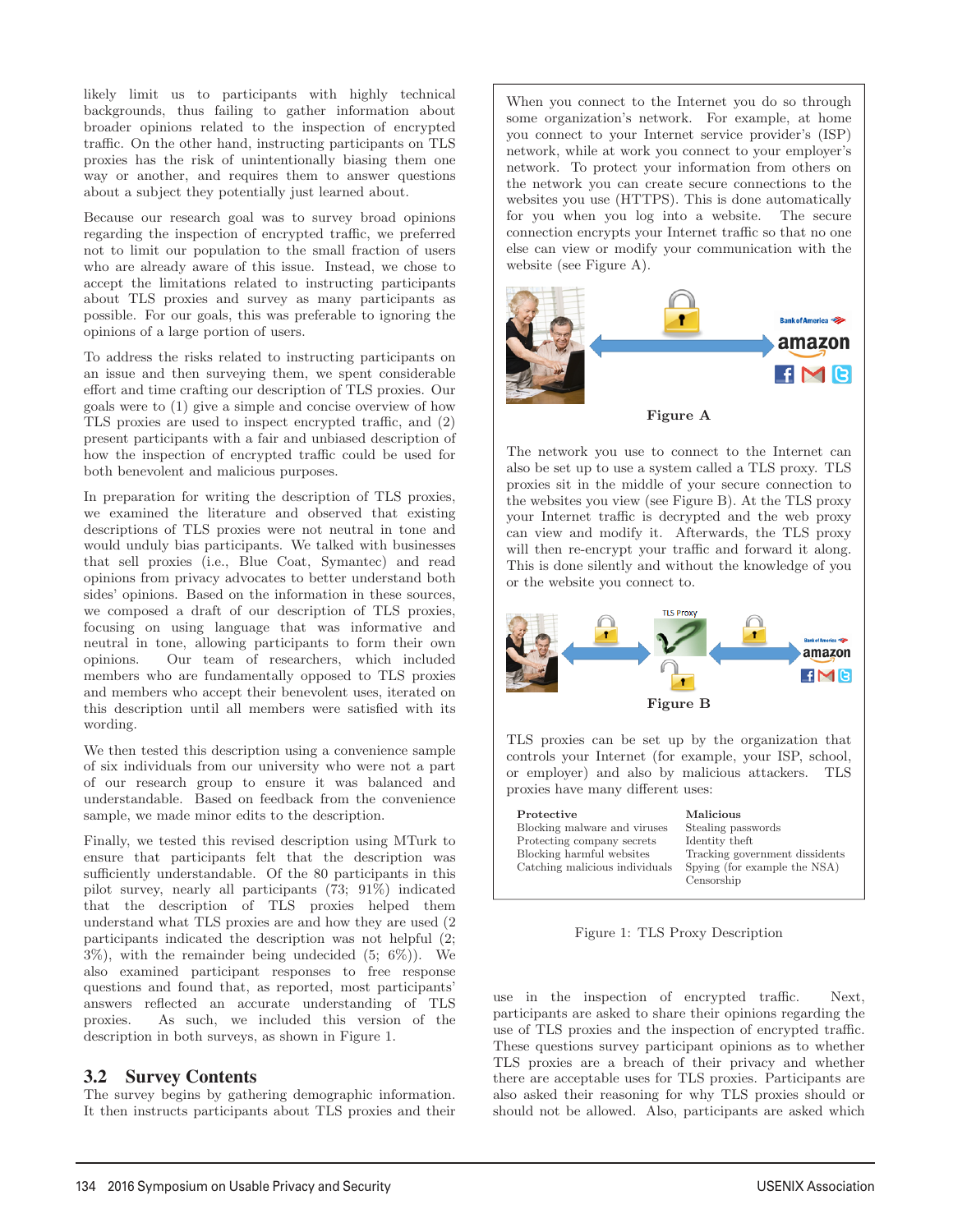parties they are concerned about using TLS proxies and what, if any, measures should be used to regulate their use.

The survey then asks participants about how they would personally react to having a TLS proxy on a network they use to connect to the Internet. This section includes two open-ended questions, the first asking them what concerns they might have and the second asking them how it would affect their opinion of the organization running the TLS proxy. Finally, participants are given a chance to express any remaining comments they might have.<sup>2</sup>

# 3.3 Survey Development

Before running our survey, we conducted a pilot survey using MTurk to ensure that we would get meaningful and thoughtful results. This pilot survey was IRB approved and included 80 participants. Based on our analysis of participants' answers in this pilot survey, it was clear that participants generally understood the description of TLS proxies presented to them, and so we proceeded to launch the full survey. Responses from the pilot survey are not included in our results.

# 3.4 Qualitative Data Analysis

To better understand participants' opinions regarding TLS proxies and to avoid biasing their responses, we included several open-ended questions in the survey. For each question, we created a codebook to categorize participant responses. One researcher reviewed all the participant responses and created the initial codebooks. The codebooks were then modified through discussion with the coders.

After coding was completed, all of the coders met together to discuss the data. As part of this discussion they were encouraged to identify themes that they had seen in the data. Particular attention was paid to the themes that they felt the codebook did not adequately cover. Coders also shared responses that they felt best represented the various viewpoints expressed by participants.

In total, there were seven coders that analyzed the data. We validated the consistency of the coders using Fleiss' Kappa [6]. Coders' agreement ranged from "substantial agreement" to "almost perfect agreement" (with kappa values ranging from .687 to 1, mean of .865 and median of .833).

# 3.5 Amazon Mechanical Turk

We used Amazon Mechanical Turk (MTurk) to recruit survey participants. MTurk has become an increasingly popular method for gathering participant data for usability studies and user surveys. Buhrmester et al. found that MTurk participants are significantly more diverse than typical American College samples and that data obtained from MTurk studies is at least as reliable as those obtained via more traditional methods [3]. Kittur et al. used MTurk participants to classify Wikipedia entries and found that that they could produce results equivalent to expert raters [13]. While MTurk has known limitations, it is still a mostly reliable platform for rapidly obtaining results related to user sentiment [26, 12].

# 3.6 Quality Control

To ensure participants provided valid data, we accepted only participants that had previously completed 1,000 tasks on MTurk with an overall task approval rate of 95% or higher. Second, the seven coders examined participants' responses to open-ended questions in order to ensure that participants had both understood the description of TLS proxies and remained on topic. consistency of the coders' choice to exclude participants' responses using Fleiss' Kappa [6] and found that coders were in perfect agreement (kappa value of 1). During the coding process, a participant's responses were discarded if their answers were clearly spam (i.e., copying the text of a Wikipedia page), or they did not understand the questions being asked (i.e., their answers discussed HTTP proxies). In total, we excluded 153 participants' responses (12.1%) as spam and 60 participants (4.8%) as misunderstandings. The remaining 1,049 participants' responses constitute the results of our first survey.

# 3.7 Demographics

The demographics for the participants are shown in Table 1. Most participants were from the United States (87%), with the rest primarily from India (11.5%). Although results from a previous paper suggested that MTurk participants from India are less concerned with privacy [11], the results from our first survey found that they were more likely to report privacy concerns than their counterparts from the United States of America  $(\chi^2[2, N = 1049] = 12.35, p < 0.01)$ .

Participants were skewed towards males (61%), and ages were centered around 25–32 (46%). Most participants were single (60%) and had no children (62%). Nearly all participants had completed high school, with the majority having completed some level of higher education (57%).

Participants were asked to self-report their level of knowledge of Internet security, with most rating somewhere between somewhat knowledgeable and mildly knowledgeable (78%).

After reading the description of TLS proxies, participants were asked whether they had prior knowledge of TLS proxies. Most participants reported having little to no awareness of TLS proxies before the survey: unaware (66.5%), unsure  $(8.1\%)$ , aware  $(25.4\%)$ . We speculate that due to the effects of illusory superiority, the number of participants that were unaware of TLS proxies before the survey was even higher than reported [8, 9]. Additionally, participants may have conflated knowledge of traditional web proxies with knowledge of TLS proxies.

# 3.8 Limitations

5

In our survey, participant demographics were slightly skewed towards a younger male population and nearly all participants were from the US and India. Additional work could be done to replicate our results with different populations. Cross-cultural, international surveys would be especially interesting, but these should be conducted by researchers that can engage participants in their native language and have an understanding of participants' cultural perceptions.

<sup>2</sup>As shown in the Appendix, questions are grouped onto several pages. After questions on one page are answered and the user continues with the survey, they are unable to return and modify their answers.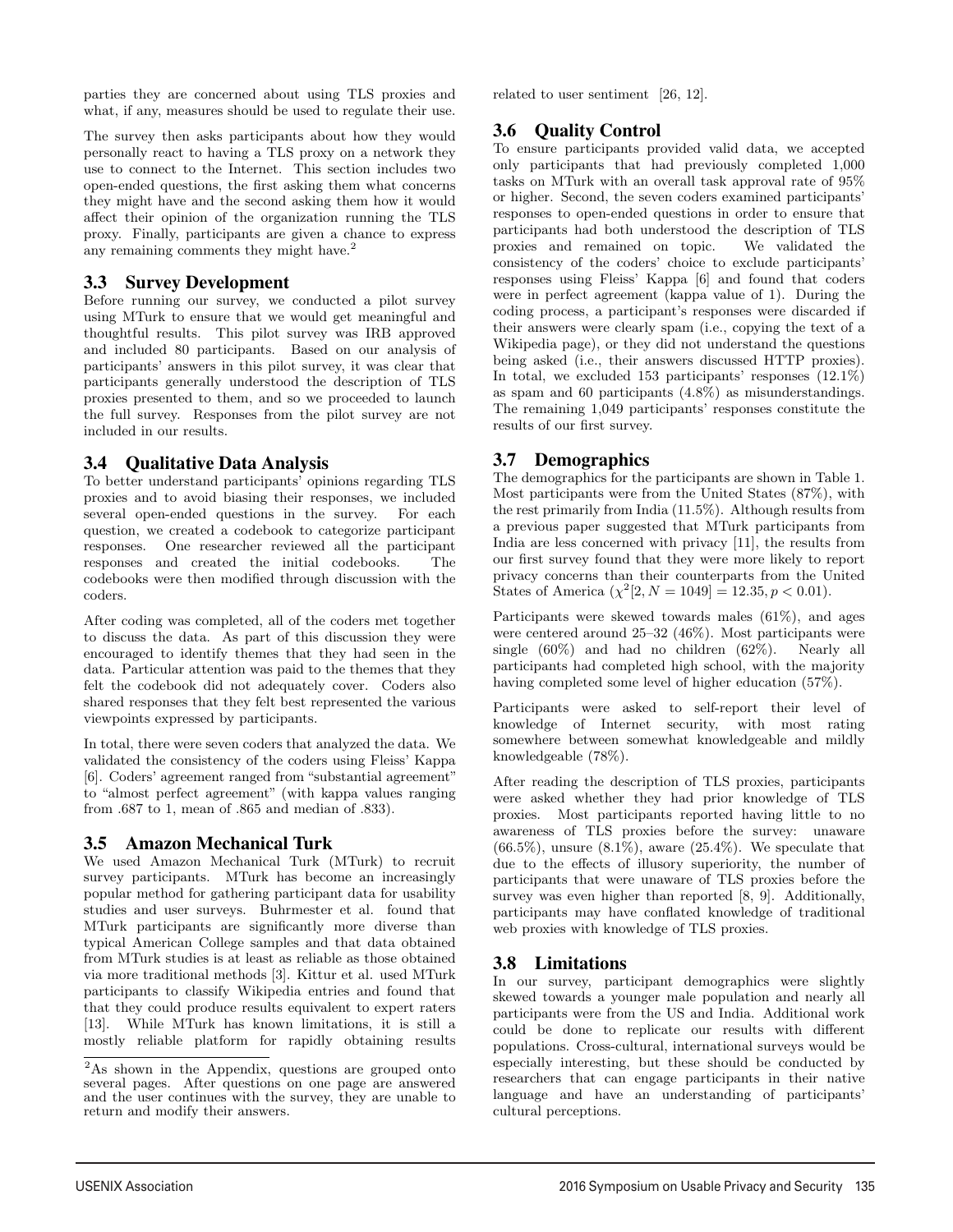|                                   | Survey 1<br>$(N=1,049)$ | Survey 2<br>(N=927) |  |  |
|-----------------------------------|-------------------------|---------------------|--|--|
| Country                           |                         |                     |  |  |
| United States                     | 86.9%                   | 94.3%               |  |  |
| India                             | 11.5%                   | $5.7\%$             |  |  |
| Other                             | $0.3\%$                 | N/A                 |  |  |
| Gender                            |                         |                     |  |  |
| Male                              | 61.1%                   | 60.6%               |  |  |
| Female                            | 38.6%                   | 38.9%               |  |  |
| Prefer not to answer              | $0.3\%$                 | 0.4%                |  |  |
| Age                               |                         |                     |  |  |
| $18-24$ years old                 | 18.7%                   | 17.8%               |  |  |
| $25-34$ years old                 | 47.0%                   | 45.8%               |  |  |
| $35-44$ years old                 | 19.6%                   | 21.8%               |  |  |
| $45-54$ years old                 | $8.6\%$                 | 7.9%                |  |  |
| $55+$ years old                   | 5.8%                    | 6.3%                |  |  |
| Prefer not to answer              | 0.3%                    | $0.4\%$             |  |  |
| Relationship                      |                         |                     |  |  |
| Single                            | 59.5%                   | 60.9%               |  |  |
| Married                           | 35.5%                   | 35.6%               |  |  |
| Other                             | 4.7%                    | 2.7%                |  |  |
| Prefer not to answer              | $0.6\%$                 | 0.8%                |  |  |
| Children                          |                         |                     |  |  |
| Yes                               | 36.6%                   | 32.5%               |  |  |
| No                                | 62.3%                   | 67.2%               |  |  |
| Prefer not to answer              | $0.9\%$                 | 0.3%                |  |  |
| Education                         |                         |                     |  |  |
| No diploma                        | 1.0%                    | $0.6\%$             |  |  |
| High school                       | 12.4%                   | 11.0%               |  |  |
| Some college or university credit | 28.9%                   | 29.3%               |  |  |
| College or university degree      | 49.9%                   | $50.5\%$            |  |  |
| Post-Secondary Education          | 7.6%                    | 8.4%                |  |  |
| Prefer Not To Answer              | $0.2\%$                 | $0.1\%$             |  |  |
| Knowledge                         |                         |                     |  |  |
| No Knowledge                      | $4.6\%$                 | $2.6\%$             |  |  |
| Somewhat Knowledgeable            | 35.7%                   | 32.4%               |  |  |
| Mildly Knowledgeable              | 42.4%                   | 47.8%               |  |  |
| Highly Knowledgeable              | 14.4%                   | 15.2%               |  |  |
| Expert                            | 2.4%                    | 1.8%                |  |  |
| Prefer Not To Answer              | 0.2%                    | $0.2\%$             |  |  |

|  |  | Table 1: Participant Demographics |
|--|--|-----------------------------------|
|--|--|-----------------------------------|

As shown in prior work, participants' reported security preferences and desires do not always align with their actual behaviors [29]. Often users will report being more privacy minded than they are in practice. Interestingly, in our survey participants indicated a high level of acceptance for TLS proxies, which could suggest that real-world acceptance of TLS proxies is even higher than we measured. On the other hand, many participants reported wanting to have their consent obtained, or at least be notified of, the inspection of encrypted traffic; in practice, it is possible that fewer participants would actually be

6

interested in being notified.

Finally, while we spent considerable effort to craft a fair and unbiased description of TLS proxies and the inspection of encrypted traffic, there is still the possibility that it had a significant effect on some participants' responses. For example, in the real world, users often learn about security issues from the news, which is often sensational and biased. In contrast, our description strove for neutrality, and as such may have led to users taking a more rational view of the inspection of encrypted traffic than would occur in the wild. While we chose to accept these limitations in order to obtain opinions from as many participants as possible, an open avenue for future research is to find a way to gather equally widespread opinions in a way that has fewer limitations.

# 4. FIRST SURVEY – RESULTS

In this section we discuss the results of our survey in three areas: acceptable uses for TLS proxies, general concerns toward their use, and the reaction participants would have if they discovered a network they use employed a TLS proxy.

# 4.1 Acceptable Uses of TLS Proxies

Figure 2 shows participant attitudes toward proxies. A somewhat surprising result is that participants largely (752; 71.7%) felt that there were acceptable uses for TLS proxies. This feeling prevailed even though nearly half of the participants (522; 49.8%) indicated that TLS proxies are an invasion of privacy, and only one-eighth of participants (185; 17.6%) felt they presented no invasion of privacy. There is a strong correlation between thinking TLS proxies were an invasion of privacy and believing that there were not acceptable uses for them there were not acceptable uses for them  $(\chi^2[4, N = 1049] = 141.50, p < 0.001)$ . Nevertheless, over a quarter of participants (297; 28.0%) felt that TLS proxies were an invasion of privacy, but still had acceptable uses.

To better understand what uses might be acceptable, we asked participants who felt there were acceptable uses to enumerate those uses in an open-ended question. The results from our coded responses are shown in the top part of Table 2. The acceptable uses are largely concentrated on three use cases:

- 1. Protecting organizations (493; 65.6%). Many participants felt that organizations (e.g., businesses, government agencies, schools, libraries) had a right to protect their own intellectual property and security. This included protecting the company from viruses and hackers, filtering inappropriate or potentially malicious websites, and preventing the leak of sensitive information. Participants mentioned that since these organizations provide the Internet for their employees or constituents they had a right to use TLS proxies on their own networks.
- 2. Protecting individuals  $(339; 45.1\%).$ Participants saw value in businesses using TLS proxies to protect their customers. This protection came in one of two forms:
	- Direct. Antivirus applications and firewalls could use TLS proxies to filter malware and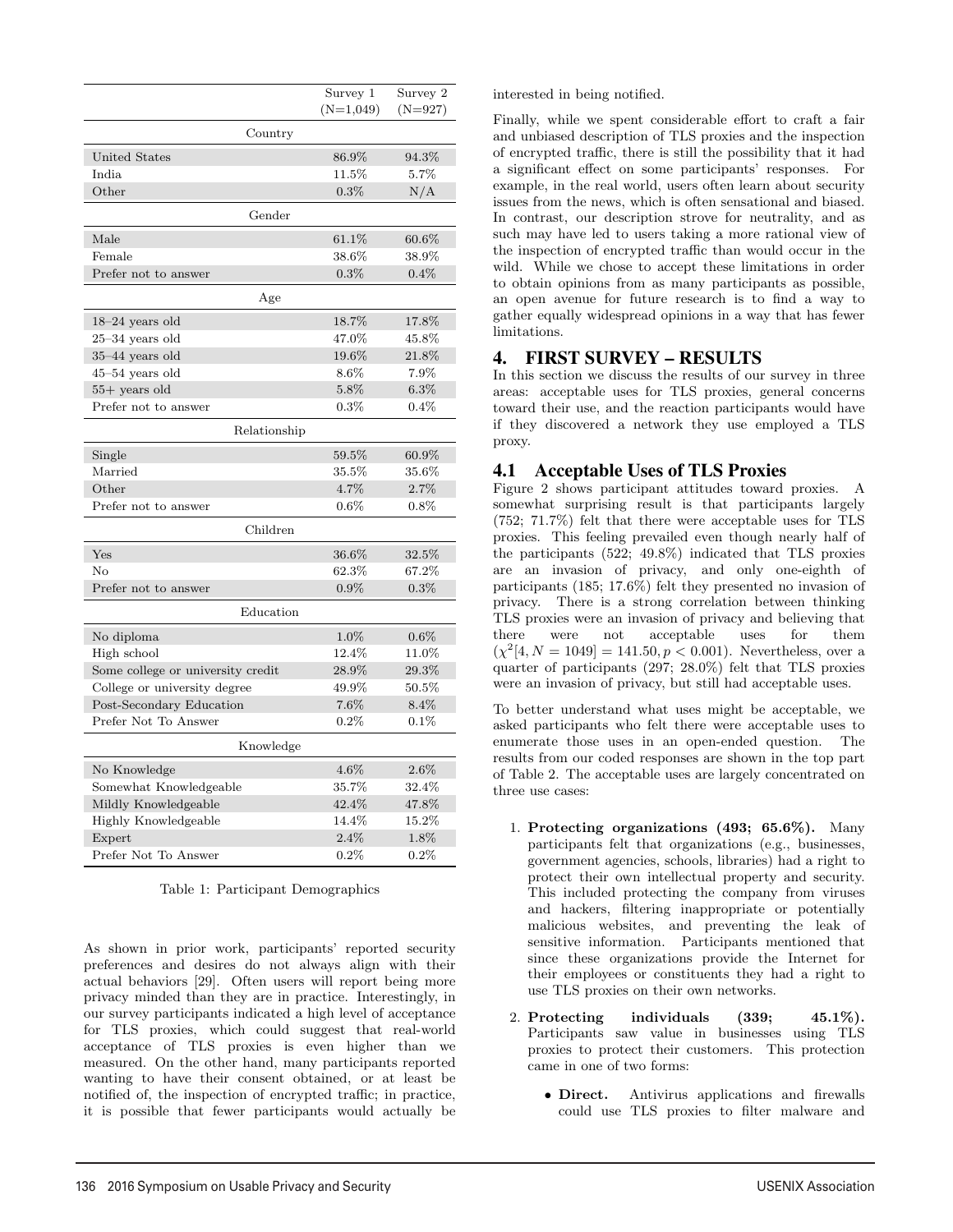

Figure 2: Participant Attitudes Toward TLS Proxies (N=1,049)

7

| Opinion                               | Participants     |  |  |
|---------------------------------------|------------------|--|--|
| Acceptable Uses                       |                  |  |  |
| Protect organizations                 | $51.4\%$ (n=539) |  |  |
| Protect individuals                   | $34.8\%$ (n=365) |  |  |
| Law enforcement and surveillance      | $8.9\%$ (n=93)   |  |  |
| Censor content                        | $7.1\%$ (n=75)   |  |  |
| Never censor content                  | $3.1\%$ (n=32)   |  |  |
| Acceptable at work, not at home       | $2.9\%$ (n=30)   |  |  |
| Concerns                              |                  |  |  |
| Hackers and spying                    | $60.5\%$ (n=635) |  |  |
| Privacy and identity theft            | $55.4\%$ (n=581) |  |  |
| Done without knowledge or consent     | $13.2\%$ (n=138) |  |  |
| Reactions                             |                  |  |  |
| Negative                              | $60.8\%$ (n=638) |  |  |
| Positive                              | $5.0\%$ (n=52)   |  |  |
| Depends                               | $34.2\%$ (n=359) |  |  |
| Suspicious                            | 25.8% (n=271)    |  |  |
| Discontinue use                       | $17.2\%$ (n=180) |  |  |
| Change behavior (besides discontinue) | $6.2\%$ (n=65)   |  |  |

Table 2: Qualitative Response Categorization (N=1,049)

viruses. Similarly, ISPs could use TLS proxies to detect and prevent phishing attackers and block other inappropriate or malicious websites.

- Indirect. Participants recognized that they have a significant amount of private information stored externally on the web (e.g., at Amazon or Google). In order to protect this data, participants hoped that the companies storing their private data would employ TLS proxies internally to ensure the safety of the customer's data.
- 3. Law enforcement and surveillance (65; 8.6%). Nearly a tenth of participants expressed that law enforcement agencies should also be allowed to use TLS proxies. This includes use by local or federal agencies to track criminal or terrorist activity. Several participants also expressed that while this was a legitimate use it should only be done with a

valid warrant or if there was an imminent threat to national security.

### 4.2 Concerns

Even though many participants in the first survey saw acceptable uses for TLS proxies, they were not without concerns or reservations. Based on our coding, we grouped these concerns into the categories shown in the middle part of Table 2. Three-quarters of the participants (795; 75.8%) mentioned they worried about hackers and nearly as many were concerned about the possibility for governmental spying (743; 70.9%). There was also a strong correlation between the concern that hackers could use TLS proxies and that the government could use them  $(\chi^2[4, N = 1049] = 194.57, p < 0.001).$ 

The most visceral concerns were related to the breach of privacy. One of the open response questions asked participants to list what possible concerns they had regarding the use of TLS proxies. Over half of participants (581; 55.4%) mentioned they were concerned with a loss of privacy and personal information. Nearly a tenth of participants (104; 9.91%) mentioned having their identity stolen, and even more participants had answers that addressed the issue of identity theft generally.

A non-negligible number of the participants freely shared that either they, a family member, or other acquaintance had been the victim of account compromise. Similar to the finding of Shay et al. [22] this was a traumatic experience and it left participants especially concerned that TLS proxies could be used to perpetrate identity theft. R208 shared,

"A major concern that I would have would be the security of my personal and financial information. I have many friends who have been victims of identity theft and fraud, and would hate to have to go through what they did."

Participants were also concerned that TLS proxies could be used without their knowledge. One-eighth of participants (138; 13.2%) mentioned in the open response question that they were concerned with privacy. Furthermore, when directly asked about notification, an overwhelming majority of participants (951; 90.7%) asserted they wanted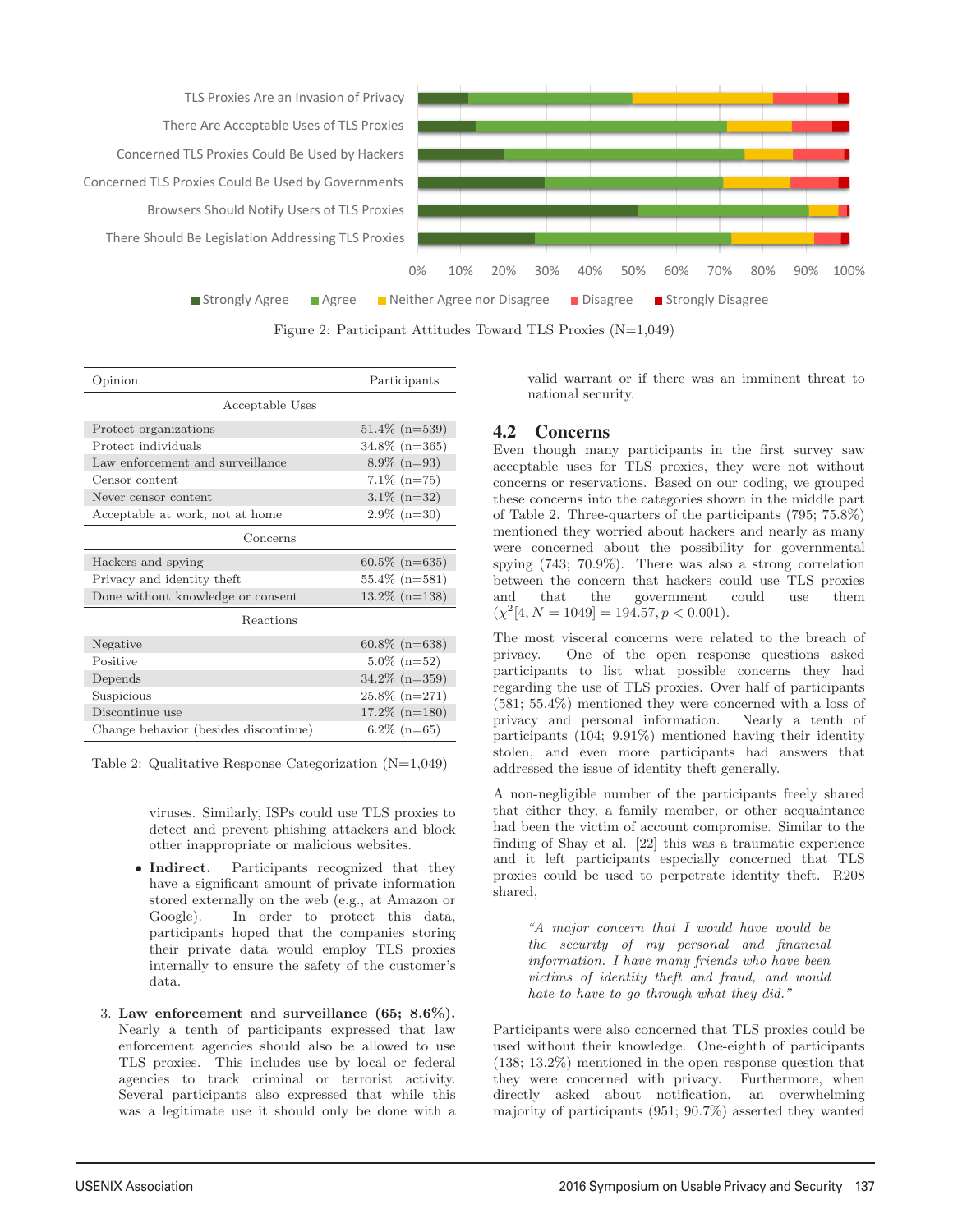to be notified by their browsers of the presence of TLS proxies. Similarly, participants largely (942; 89.8%) felt that there should be legislation concerning TLS proxies. Most (782; 74.5%) wanted legislation to require notification, and nearly as many (701; 66.8%) wanted legislation to require consent.

#### 4.3 Reactions

Participants in the first survey had varied responses on how they would react to learning that they currently use a network that employs TLS proxies. Based on our coding, we grouped these concerns into the categories shown in the bottom part of Table 2. Over half of participants (638; 60.8%) mentioned that it would negatively affect their opinion of the owner of that network. For example, R77 stated,

"I would be angry and would feel that organization violated my trust. I would wonder what information that organization had been collecting on me and what they planned to do with it. If it was my employer, I also would think that organization did not trust me and would consider working somewhere else."

Still, a third of participants (359; 34.2%) said that their reaction would depend on who the owner of the network was and how they were using the proxy. For example, if the owner of the network was their employer they would not have a negative reaction, but if it was their ISP or government they would be very unhappy. Participants also mentioned that their approval would rest on whether or not any personal information was collected and/or sold and whether their consent had first been obtained. R960 explained,

"It would be on a case by case basis. I can see some instances where it would be understandable, but if it was going on without my consent, I would be wary of dealing with them in the future."

Participants also mentioned ways in which their behavior would change if they learned a network was employing a TLS proxy. A quarter of participants (271; 25.8%) said that it would make them suspicious of the owner of that network. A quarter of participants (245; 23.4%) also mentioned that they would change their behavior on that network. For some participants (180; 17.2%) this included discontinuing use of the network and its services, while others (65; 6.2%) mentioned they would change the content they looked at on the Internet or be more careful about entering personal information, including but not limited to e-commerce transactions. At the extreme, some At the extreme, some participants mentioned they would quit their job if they found that their employer's network used a TLS proxy. For example, R127 expressed,

"If my employers were secretly spying on my private data, I would sue them if legally possible, and quit the job regardless."

| Persona.               | Number | Percent. |
|------------------------|--------|----------|
| Pragmatic majority     | 802    | 76.5%    |
| Privacy fundamentalist | 178    | 17.0%    |
| Jaded.                 | 48     | $4.6\%$  |
| Unconcerned            | 11     | $1.0\%$  |
| Unclassified           | 10     | 1.0%     |

Table 3: Participant Persona Categorization (N=1,049)

### 4.4 Personas

As our research group discussed the answers to open response questions in the first survey, it became clear that the participants could generally be classified into one of four personas: pragmatic, privacy fundamentalist, jaded, and unconcerned. After recognizing this, two members of the research group re-evaluated 90 participant responses and categorized participants into one of these four personas. The Fleiss' Kappa for this classification was 1 (i.e., perfect agreement). One researcher then classified the rest of the responses. The breakdown of participants into these categories is given in Table 3.<sup>3</sup>

Even though three of these personas have similar names to personas formulated by Westin [28], our categories are in no way based on the research of Westin. Instead, our methodology for creating personas more closely relates to that of Woodruff et al. [29], i.e., analyzing how participants indicate they would act in various privacy-related situations in order to determine their persona. Moreover, we do not intend these personas to be a definitive list of privacy personas, but rather view them as a helpful way to identify trends within our data.

#### *4.4.1 Pragmatic Majority, N=802*

The pragmatic majority weighed consumer benefits and protections of public safety against costs of intrusive practices, believed that organizations should earn the public's trust, and wanted to have the opportunity to opt-out of intrusive practices. This group was strongly correlated with being more likely to feel that there were acceptable uses for TLS proxies  $(\chi^2|4, N = 1028] = 230.48$ ,  $p < 0.001$ ). R93 stated,

"I think it is perfectly acceptable for organizations (companies, schools, libraries, etc.) to use TLS proxies because it protects their computers. It keeps hackers from getting to sensitive or confidential information of the organization. In addition, it blocks harmful viruses that can cause a lot of damage and expense in repair. It can also keep individuals from accessing websites (employees from playing online games or minors from accessing pornography). It is perfectly reasonable for companies to employee[sic] this device for these purposes when an individual is using their computer. We should not expect privacy when we are using someone else's computer."

8

<sup>3</sup>There were ten participants whose answers were vague enough that we did not feel comfortable classifying them as any of the personas.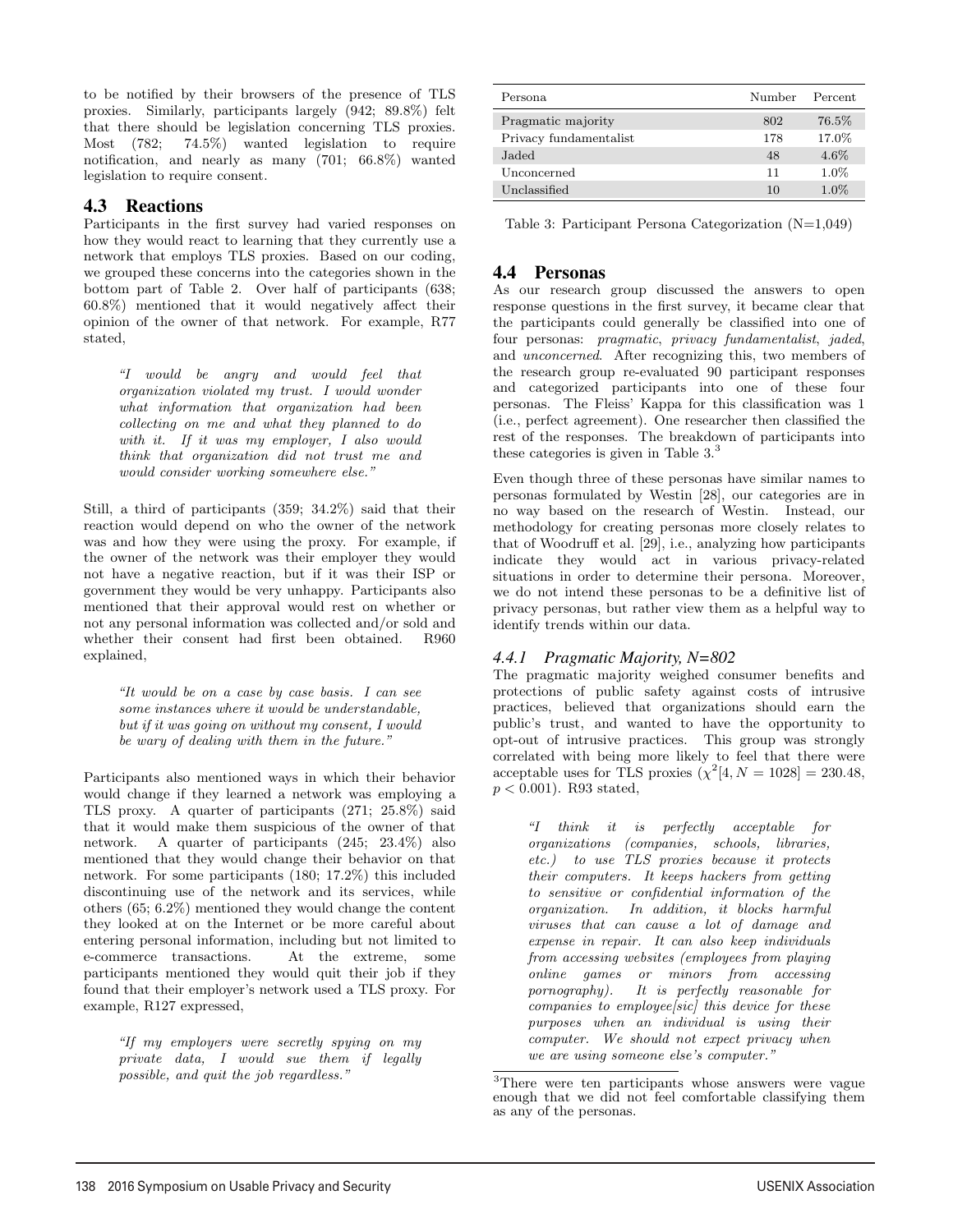Though the pragmatic majority all weighed consumer benefits versus intrusive practices, they were not uniform in their conclusions about where and how TLS proxies should be used. Some recognized the right of employers to use them, while others believed they should only be allowed in narrow cases such as with a warrant.

#### *4.4.2 Privacy Fundamentalist, N=178*

The privacy fundamentalist was generally distrustful of organizations that ask for personal information, in favor of legislation enhancing privacy, and chose privacy controls over consumer benefits when a trade-off existed between the two. These participants were strongly correlated with being more likely to feel TLS proxies were an invasion of privacy  $(\chi^2[4, N = 1028] = 114.81, p < 0.001)$ . These participants were also more likely to support legislation of TLS proxies  $(\chi^2[2, N = 1028] = 14.40, p < 0.001)$ .

The defining feature of the privacy fundamentalist was that they viewed privacy as so important that it could not be traded for any benefit, no matter how great. As emphatically stated by R1119, "I believe privacy is sacrosanct and one could argue that it's a Constitutional right."

They were also likely to relate the use of TLS proxies to more traditional methods of surveillance such as wiretapping and intercepting mail.

#### *4.4.3 Jaded, N=48*

Jaded individuals were aware that violations of privacy happen regularly, believed that governments conduct surveillance on the general public, and had lost hope that they can have privacy online. These participants felt that "the system" was rigged to remove any real chance of them having privacy. For example, R713 expressed,

"I know that it is my choice to use the internet; however, since I live in a remote area with no transportation to the nearest city (30 miles away) I am 'stuck' working and banking and doing business on the internet. I feel it is unfair to be made to choose between being 'safe' and having privacy freedom. I am especially disgusted by our government's spying behaviors and the rhetoric about it being necessary for national defense."

Likewise, when asked about concerns regarding the use of TLS proxies, R831 shared,

"None. The government (via the NSA) is already reading everything we do and share online. So no surprises there."

Other jaded participants felt they had no choice in the matter because in the United States Internet service providers often have a monopoly.

#### *4.4.4 Unconcerned, N=11*

Unconcerned participants were generally trustful of organizations that ask for personal information, willing to sacrifice personal privacy to obtain consumer benefits, and not in favor of legislation to protect or enhance privacy. In our survey, we found very few unconcerned participants (1%). It is possible that the recent news regarding widespread government surveillance caused participants to be more privacy aware and sensitive. In addition, our use of qualitative data to classify participants allowed us to recognize that participants were part of the pragmatic majority even when their Likert responses might seem to indicate otherwise.

# 5. SECOND SURVEY – METHODOLOGY

Our first survey revealed that participants' opinions related to TLS proxies were closely tied to the situation in which TLS proxies were being used. To better clarify user feelings in this area, we formulated a second survey in which we ask participants about a series of specific scenarios where inspection of encrypted traffic could be used. This second survey serves to give quantitative backing to the qualitative data gathered in the first survey.

We collected data for our second survey on Tuesday, February 24, 2015 between 11:02 AM and 1:06 PM (PST). Each participant could take the survey once and received \$1 USD as compensation upon completing the survey. The survey begins exactly as the first survey by gathering demographic information and then instructing participants about TLS proxies and their uses, both benevolent and malicious. Participants are then asked their opinions regarding the use of TLS proxies in various circumstances. In total 1,005 people completed the online survey. The survey was also approved by our Institutional Review Board and is contained in Appendix B.

# 5.1 Survey Description

The first portion of the second survey includes the same description of TLS proxies as the first one. It then asks several questions repeated from the first survey: whether TLS proxies are an invasion of privacy and whether there are acceptable uses for TLS proxies.

The main portion of this survey asks participants their opinion regarding different situations where TLS proxies may be used to inspect encrypted traffic, such as by an employer, at a school, or a café with free WiFi. The full list of scenarios is given in Figure 4. For each situation, participants are asked whether the organization should be allowed to run a TLS proxy, with responses taken from (1) No, (2) Only if I consent, (3) Only if I am notified (consent not required), (4) Yes (neither notification nor consent required), or (5) Unsure. To choose the situations, we used responses from open-ended questions in the first survey, along with suggestions from our research team to fill out the list. Finally, we had a single open-ended question where participants could share any opinions they still had remaining at the end of the survey.

We note that this survey had the same limitations as our first survey.

# 5.2 Quality Control

9

To ensure participants provided valid data, we accepted only participants that had previously completed 1,000 tasks on MTurk with an overall task approval rate of 95% or higher. Second, we limited participants to the United States and India. This was done because with the first survey coders struggled to understand answers to free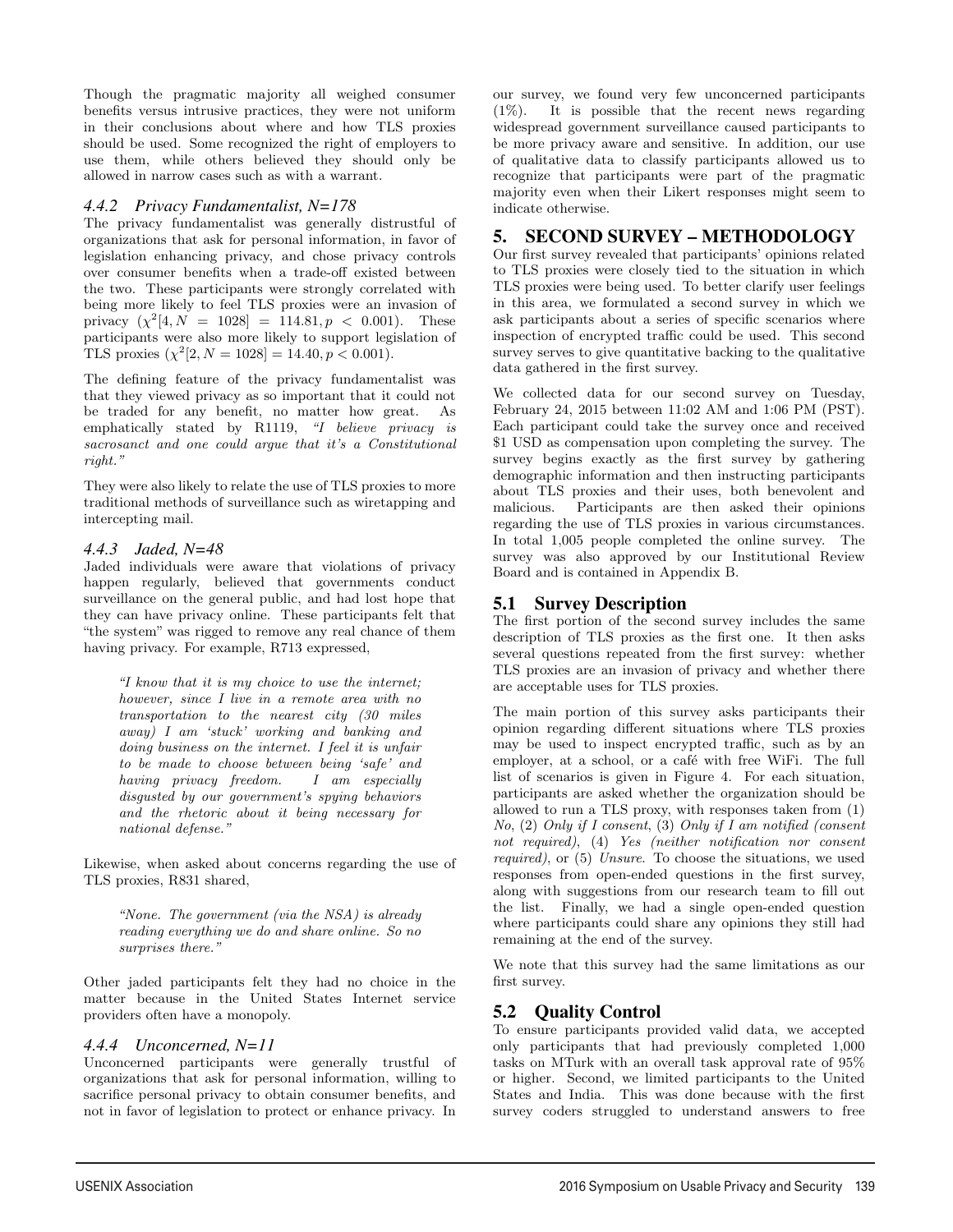

Figure 3: Participant Attitudes Toward TLS Proxies (Survey  $1 - N = 1,049$ , Survey  $2 - N = 927$ )

|                                | Survey 1<br>$(N=1,049)$ | Survey 2<br>$(N=927)$ |  |
|--------------------------------|-------------------------|-----------------------|--|
| Prior Knowledge of TLS Proxies |                         |                       |  |
| Strongly Agree                 | $4.1\%$                 | 8.4%                  |  |
| Agree                          | 21.3%                   | 27.9%                 |  |
| Neither Agree nor Disagree     | 8.1\%                   | 13.2%                 |  |
| Disagree                       | 48.1\%                  | 34.3%                 |  |
| Strongly Disagree              | 18.4%                   | 16.2%                 |  |

Table 4: Participants' Knowledge of TLS Proxies

response questions from outside the United States and India.<sup>4</sup> Third, we looked at the single open-ended question to determine if participants had entered spam (e.g., copied an answer from Wikipedia). Finally, we used two validation questions in the second survey because there were not enough open responses to always distinguish spam entries.

In total, we excluded 78 participant's responses (7.8%). The remaining 927 participant's responses constitute the results of our second survey.

#### 5.3 Demographics

The demographics for the participants were summarized earlier in Table 1. There were no significant differences in the demographics of the first and second surveys.

### 6. SECOND SURVEY – RESULTS

In this section we discuss results from our second survey. First we compare results from the three questions that were the same between both surveys. We then discuss the quantitative data regarding participants' opinions regarding different deployment scenarios for TLS proxies.

### 6.1 Comparison

In both surveys, after reading the description of TLS proxies, participants were asked whether they had prior knowledge of TLS proxies. These are shown in Table 4. In the first survey, most participants reported having little to no awareness of TLS proxies before the survey: aware  $(25.4\%)$ , unsure  $(8.1\%)$ , unaware  $(66.5\%)$ . In the second survey, more participants reported being aware of proxies beforehand (the difference is statistically significant,  $\chi^2[4, N = 1976] = 60.003, p < 0.001$ , though over half still reported having little to no awareness of TLS proxies before the survey: unaware (50.5%), unsure (13.2%), aware  $(36.3\%)$ <sup>5</sup>

We also compared responses relating to whether participants in both surveys felt that TLS proxies were an invasion of privacy, and whether TLS proxies had acceptable uses (see Figure 3). Participants in the second survey were less likely to view TLS proxies as an invasion of privacy (first survey – 50%, second survey – 35%), with<br>the difference being statistically significant the difference being statistically significant  $(\chi^2[4, N = 1976] = 54.228, p < 0.001)$ . Similarly, participants in the second survey were also more likely to feel that there were acceptable uses for TLS proxies (first survey –  $72\%$ , second survey –  $85\%$ ), with this difference also being statistically significant  $(\chi^2[4, N = 1976] = 140.654, p < 0.001).$ 

It is important to note that in both surveys, after participants answered each group of questions (see Appendix) participants were unable to return to earlier groups of questions and alter their answers. As such, the above reported differences are not due to differences in the survey, as up to this point the surveys were identical.

### 6.2 Scenarios

10

We asked participants regarding their opinions towards the inspection of encrypted traffic in specific scenarios. For each scenario, participants indicate whether they were comfortable with the traffic being intercepted ("Yes"), whether they wanted to be notified ("Notified"), whether they wanted their consent to be obtained ("Consent"), or whether they were uncomfortable with it. The results for these questions are summarized in Figure 4.

Participants in our second survey are generally willing to accept the use of TLS proxies in most situations, with acceptance ranging from 65% to 90% of participants, when summing together those who accept it, those who desire notification, and those who desire both notification and consent. For both employers (when you use your own computer) and elementary schools, the support for using TLS proxies without notification or consent from users is surprisingly strong  $(455; 49.1\%$  and  $434; 46.8\%$ ). This may be due to a belief in employer rights in the first case and a desire to protect children in the second case. In both cases there is still strong support for either notification or

<sup>4</sup>Moreover, these represent a small enough portion of participants that their responses had no significant effect on the data.

<sup>&</sup>lt;sup>5</sup>As before, we speculate that due to the effects of illusory superiority, the number of participants that were unaware of TLS proxies before the survey was even higher than reported [8, 9].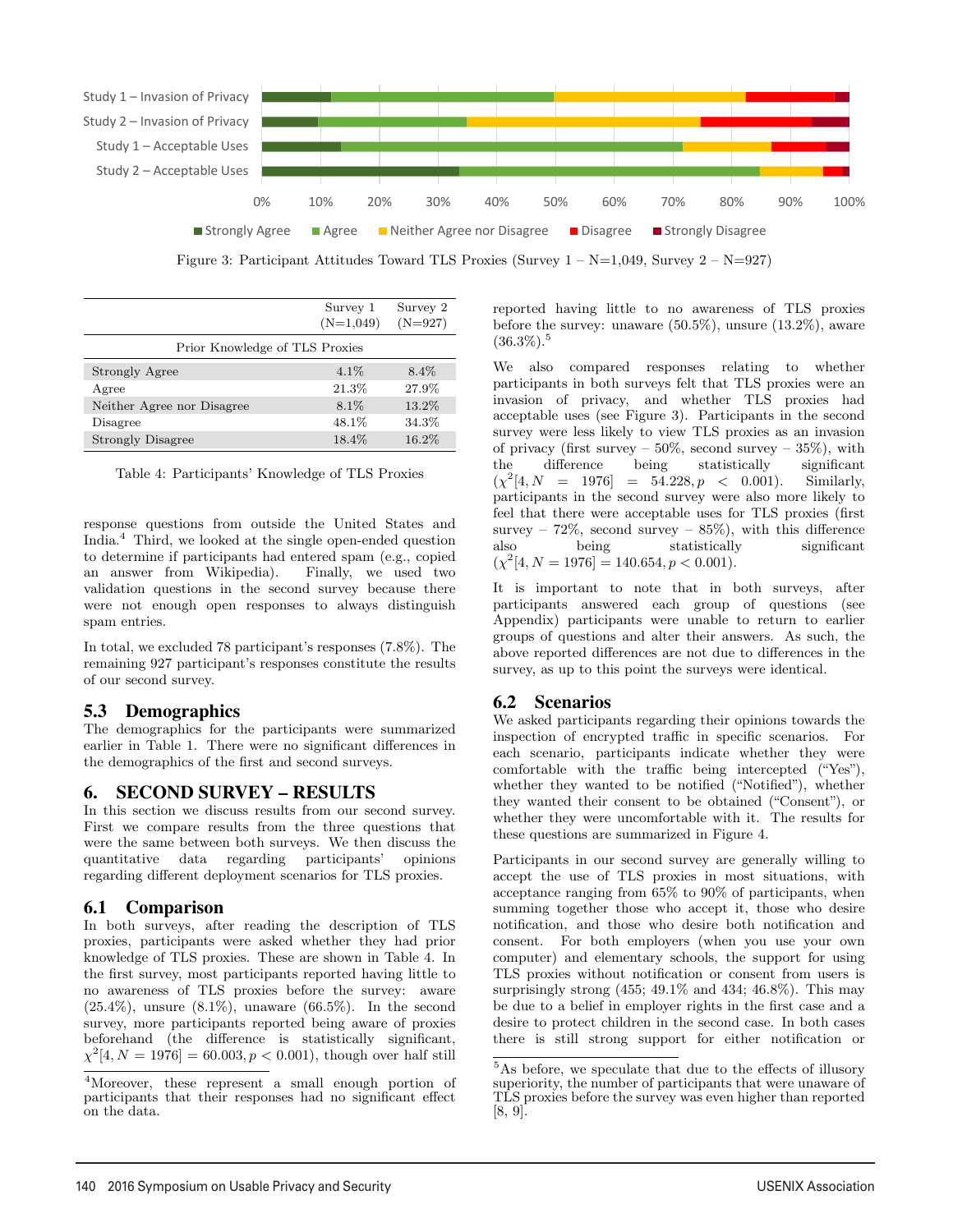

Figure 4: Participant Responses on Scenarios—Should the Organization Be Allowed To Run a TLS Proxy? (N=927)

11

consent (419; 45.2% and 377; 40.7%).

The strongest objections to any kind of TLS proxy are for government monitoring (437; 47.1%), using your own device at work (297; 32.0%), or using your own ISP (271; 29.2%). Note these latter two map to situations where the user has paid for the device or for network access. Users have stronger objections to TLS proxies when they pay for network access through a home ISP than when they pay for WiFi when they are away from home.

When examining the differences among opinions for notification versus consent, we see that the preference for consent is higher for personal firewalls (software you installed to protect your computer), your ISP, free WiFi, paid WiFi, and using your own device at work. The preference is higher for notification for a public library, university, elementary school, and using a company computer at work. This seems to be a clear split that favors consent in cases where the user feels in control versus notification when an organization is in control. The strongest support for consent is with a personal firewall (385; 41.5%), your ISP (375; 40.5%), and paid WiFi (358; 38.6%).

### 7. DISCUSSION

In this section we discuss interesting themes we saw as we analyzed participants' responses to the open-ended questions.

### 7.1 Informed Participants

Most of the participants showed a high level of engagement in the survey. At the end of the survey when asked if they had any additional comments, a large number of participants mentioned that they were thankful that we had informed them of this information. Some even asked where they could get more information on the topic of TLS proxies. Additionally, we were impressed with the in-depth analysis of trade-offs that many users shared, which often went far beyond the scope of any information provided to them in the survey.

Participants clearly understood that there were trade-offs involved with the use of TLS proxies and the inspection of encrypted traffic, weighing the benevolent uses for schools or workplaces and the danger of misuse by insiders or by hackers. As they struggled with this trade-off, participant responses indicated confusion, doubt, worry, equivocation, and reasoned conclusions. Confusion regarding how to resolve the conflict was evident when participants labeled it a "grey area." R988 considered both good and bad uses and worried, "How are you supposed to know which is happening?"

Some participants weighed the trade-offs and resolved the dilemma by deciding that proxies should only be used by consent. For example, R827 expressed:

"I believe that TLS proxies are an invasion of privacy, as is anything that monitors my internet usage without my permission. However if you are using someone else's (like a company's) network, they have every right to make the rules of use... This is one of those doubled-edged swords – it can be used for your good and security and it can be used to harm and spy on you. Because of the distinct possibility of lost privacy, this type of proxy should *[not be]* used, except by your agreement, not by anyone else."

Others wanted companies or schools to be able to use TLS proxies for security purposes, but also wanted to prevent them from being used for government surveillance or by hackers. Still others felt TLS proxies should only be used by the government to catch terrorists or criminals.

Similarly, of the participants who were against the use of TLS proxies, the reasons for opposing TLS proxies were not amorphous, but concrete and rational. For example, R666 stated:

"I think TLS proxies don't sound very safe because it sounds like an invasion of privacy. I don't think organizations should be able to decrypt your internet traffic and modify it and re-encrypt it. Perhaps they are just trying to protect against viruses and the like but it doesn't sound safe for the person using the internet. What if this technology was misused? Someone could get [h]old of your financial information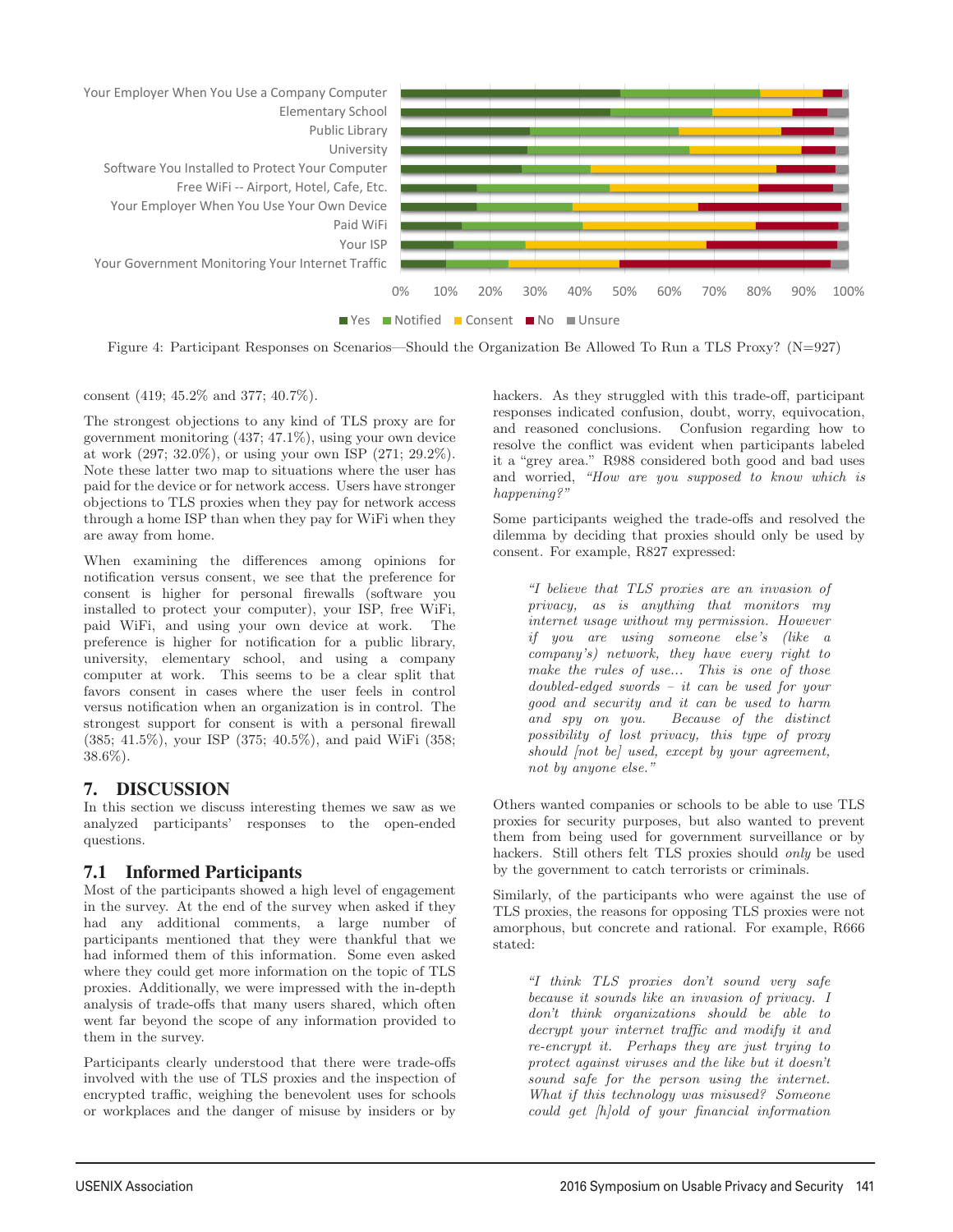for example. It sounds to [o] risky. I wouldn't want to buy something online and risk someone having access to my credit card number."

# 7.2 Notification and Consent

Numerous participants expressed a desire for notification and consent when TLS proxies were being used on a network. A typical response as given by R413 was,

"Well for some things it would be understandable, I'd just like to be informed so I know the risk I'm taking."

R313 expressed,

"If I encrypt something no one has the right to unencrypt it unless I give them the right to simple as that."

Participants expressed extreme distrust for those who would use TLS proxies without informing users, going so far as to say they "would hate them," "would wonder what they are looking for," and "would assume they were up to no good."

Others stated they would change their behavior if notified about a proxy, such as avoiding commercial transactions, using a VPN to circumvent a proxy, or self-censorship of their Google searches and other online communication.

### 7.3 Jaded Participants

We were surprised to find that 4.5% of participants were "jaded" towards the current state of privacy online. They felt that currently it is largely impossible to have any expectation of privacy or security. Many felt that the government was already spying on the population at large, and that even without TLS proxies the government could find a way to gain access to their private information. Others felt that even if they discovered that their traffic was being intercepted, they would have no recourse as their access to the Internet is controlled by a monopoly.

We find this group concerning, as this is not a group of individuals unconcerned with security and privacy. Rather they are a group that still cares about privacy, but has lost all hope that they can actually achieve digital privacy. This is a troubling trend, as such individuals are unlikely to adopt solutions that could actually benefit them. As such, work needs to be done to determine how this type of user's trust can be regained.

### 7.4 Changing Opinions

Between our two surveys, we noticed differences in the way participants viewed TLS proxies. This demonstrates that users' perceptions towards security and privacy are not static. As such, it is important that work such as this be done on a regular basis, helping the security community stay abreast of current opinions and attitudes.

One interesting difference is that in the second survey fewer participants viewed inspection of encrypted traffic as an invasion of privacy, and more participants felt that there were acceptable uses for this practice. One possible explanation for this difference is that news stories have been discussing how encryption and other privacy

preserving technologies could be used by terrorist organizations. Still, additional research is needed to better understand this shift in attitudes towards security and privacy.

# 8. CONCLUSION

This paper presents the first survey of general (i.e., non-expert) user attitudes toward TLS proxies. Responses indicate that participants hold nuanced opinions on security and privacy trade-offs, with most recognizing legitimate uses for the proxies, but concerned about threats from hackers or government surveillance. A significant concern about malicious uses of TLS inspection is identity theft, and many would react negatively and some would change their behavior if they discovered inspection occurring without their knowledge. We also find that a small but significant number of participants are jaded by the current state of affairs and have lost any expectation of privacy.

User attitudes toward TLS proxies provide an important data point along the spectrum of discussion that is currently taking place regarding who should have access to encrypted information. The results of our survey demonstrate that participants were generally aware of the trade-offs between privacy and security, and that most participants were willing to sacrifice some privacy for additional security. Nevertheless, participants strongly supported notification and consent for when encrypted traffic is being inspected.

# 9. ACKNOWLEDGMENT

The authors thank Rich Shay for providing feedback on the wording of questions in our first survey. We also thank Alexander Lemon, JJ Lowe, Brent Roberts, and Justin Wu for help with coding the data. Finally, we thank the anonymous reviewers for their helpful comments.

### 10. REFERENCES

12

- [1] A. I. Antón, J. B. Earp, and J. D. Young. How Internet users' privacy concerns have evolved since 2002. IEEE Security & Privacy, 8(1):21–27, 2010.
- [2] Blue Coat. Proxysg. http://www.bluecoat.com/products/proxysg. Accessed: 9 January, 2014.
- [3] M. Buhrmester, T. Kwang, and S. D. Gosling. Amazon's Mechanical Turk a new source of inexpensive, yet high-quality, data? Perspectives on Psychological Science, 6(1):3–5, 2011.
- [4] J. Clark and P. C. van Oorschot. SoK: SSL and HTTPS: Revisiting past challenges and evaluating certificate trust model enhancements. In IEEE Symposium on Security and Privacy (SP), pages 511–525. IEEE, 2013.
- [5] X. d. C. de Carnavalet and M. Mannan. Killed by proxy: Analyzing client-end TLS interception software. In Network and Distributed System Security Symposium (NDSS 2016). Internet Society, 2016.
- [6] J. L. Fleiss. Measuring nominal scale agreement among many raters. Psychological Bulletin, 76(5):378, 1971.
- [7] E. Galperin, S. Schoen, and P. Eckersley. A post mortem on the iranian diginotar attack. https://www.eff.org/deeplinks/2011/09/postmortem-iranian-diginotar-attack, 2015.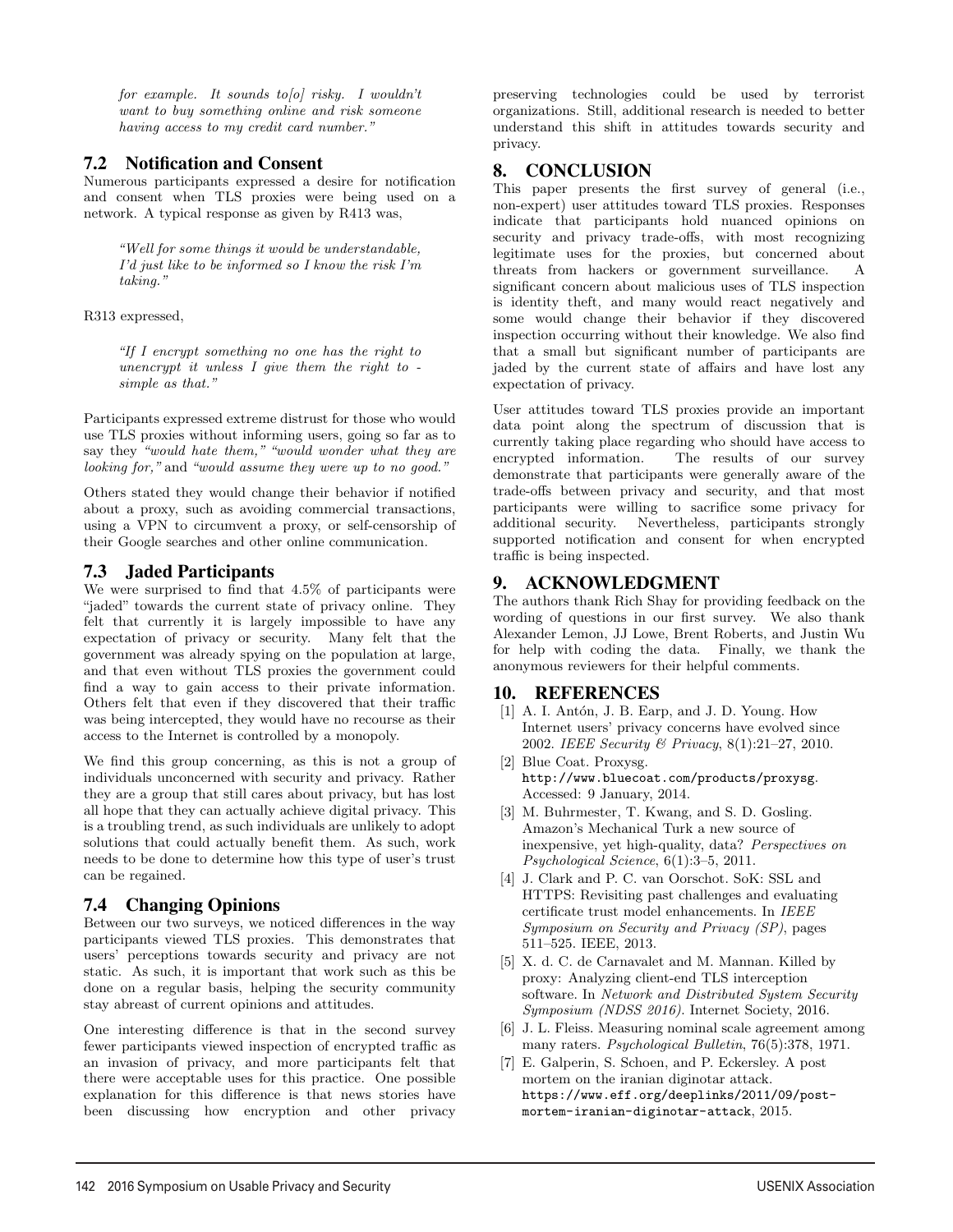- [8] A. M. Glenberg, A. C. Wilkinson, and W. Epstein. The illusion of knowing: Failure in the self-assessment of comprehension. Memory & Cognition, 10(6):597–602, 1982.
- [9] V. Hoorens. Self-favoring biases, self-presentation, and the self-other asymmetry in social comparison. Journal of Personality, 63(4):793–817, 1995.
- [10] L.-S. Huang, A. Rice, E. Ellingsen, and C. Jackson. Analyzing forged SSL certificates in the wild. In IEEE Symposium on Security and Privacy, 2014.
- [11] R. Kang, S. Brown, L. Dabbish, and S. Kiesler. Privacy attitudes of Mechanical Turk workers and the US public. In Symposium on Usable Privacy and Security (SOUPS), 2014.
- [12] P. G. Kelley. Conducting usable privacy & security studies with Amazon's Mechanical Turk. In Proceedings of the USER Workshop at the Symposium on Usable Privacy and Security, 2010.
- [13] A. Kittur, E. H. Chi, and B. Suh. Crowdsourcing user studies with Mechanical Turk. In Proceedings of the SIGCHI Conference on Human Factors in Computing Systems, pages 453–456. ACM, 2008.
- [14] S. Loreto, J. Mattsson, R. Skog, H. Spaak, G. Gus, and M. Hafeez. Explicit trusted proxy in HTTP/2.0, Internet Draft. http://tools.ietf.org/html/draftloreto-httpbis-trusted-proxy20-01, February 2014.
- [15] M. Marlinspike. SSL and the future of authenticity. Black Hat USA, 2011.
- [16] A. M. McDonald and L. F. Cranor. Americans' attitudes about internet behavioral advertising practices. In Proceedings of the 9th Annual ACM Workshop on Privacy in the Electronic Society, WPES '10, pages 63–72, New York, NY, USA, 2010. ACM.
- [17] D. McGrew, D. Wing, Y. Nir, and P. Gladstone. TLS proxy server extension, Internet-Draft, TLS Working Group. http://tools.ietf.org/html/draft-mcgrewtls-proxy-server-01, July 2012.
- [18] D. Meyer. Nokia: Yes, we decrypt your HTTPS data, but don't worry about it. http: //gigaom.com/2013/01/10/nokia-yes-we-decryptyour-https-data-but-dont-worry-about-it/, 2013.
- [19] M. O'Neill, S. Ruoti, K. Seamons, and D. Zappala. TLS proxies: Friend or foe? arXiv preprint arXiv:1407.7146, 2014.
- [20] Palo Alto Networks. Decryption. https://www.paloaltonetworks.com/products/ features/decryption.html. Accessed: 27 February, 2014.
- [21] T. J. Seppala. New Lenovo PCs shipped with factory-installed adware. http://www.engadget.com/2015/02/19/lenovosuperfish-adwarepreinstalled/?ncid=rss\_truncated, 2015.
- [22] R. Shay, I. Ion, R. W. Reeder, and S. Consolvo. My religious aunt asked why I was trying to sell her Viagra: experiences with account hijacking. In Proceedings of the SIGCHI Conference on Human Factors in Computing Systems, pages 2657–2666. ACM, 2014.
- [23] C. Soghoian and S. Stamm. Certified lies: Detecting and defeating government interception attacks against

13

ssl. http://cryptome.org/ssl-mitm.pdf.

- [24] C. Soghoian and S. Stamm. Certified lies: Detecting and defeating government interception attacks against SSL (short paper). In Financial Cryptography and Data Security, pages 250–259. Springer, 2012.
- [25] Symantec. Web gateway. http://www.symantec.com/web-gateway. Accessed: 9 January, 2014.
- [26] B. Ur, P. G. Kelley, S. Komanduri, J. Lee, M. Maass, M. L. Mazurek, T. Passaro, R. Shay, T. Vidas, L. Bauer, et al. How does your password measure up? The effect of strength meters on password creation. In USENIX Security Symposium, 2012.
- [27] B. Ur, P. G. Leon, L. F. Cranor, R. Shay, and Y. Wang. Smart, useful, scary, creepy: Perceptions of online behavioral advertising. In Proceedings of the Eighth Symposium on Usable Privacy and Security, SOUPS '12, pages 4:1–4:15, New York, NY, USA, 2012. ACM.
- [28] A. F. Westin. Harris-Equifax consumer privacy survey. Atlanta, GA: Equifax Inc, 1991.
- [29] A. Woodruff, V. Pihur, S. Consolvo, L. Schmidt, L. Brandimarte, and A. Acquisti. Would a privacy fundamentalist sell their DNA for \$1000... if nothing bad happened as a result? The Westin categories, behavioral intentions, and consequences. In Symposium on Usable Privacy and Security (SOUPS), 2014.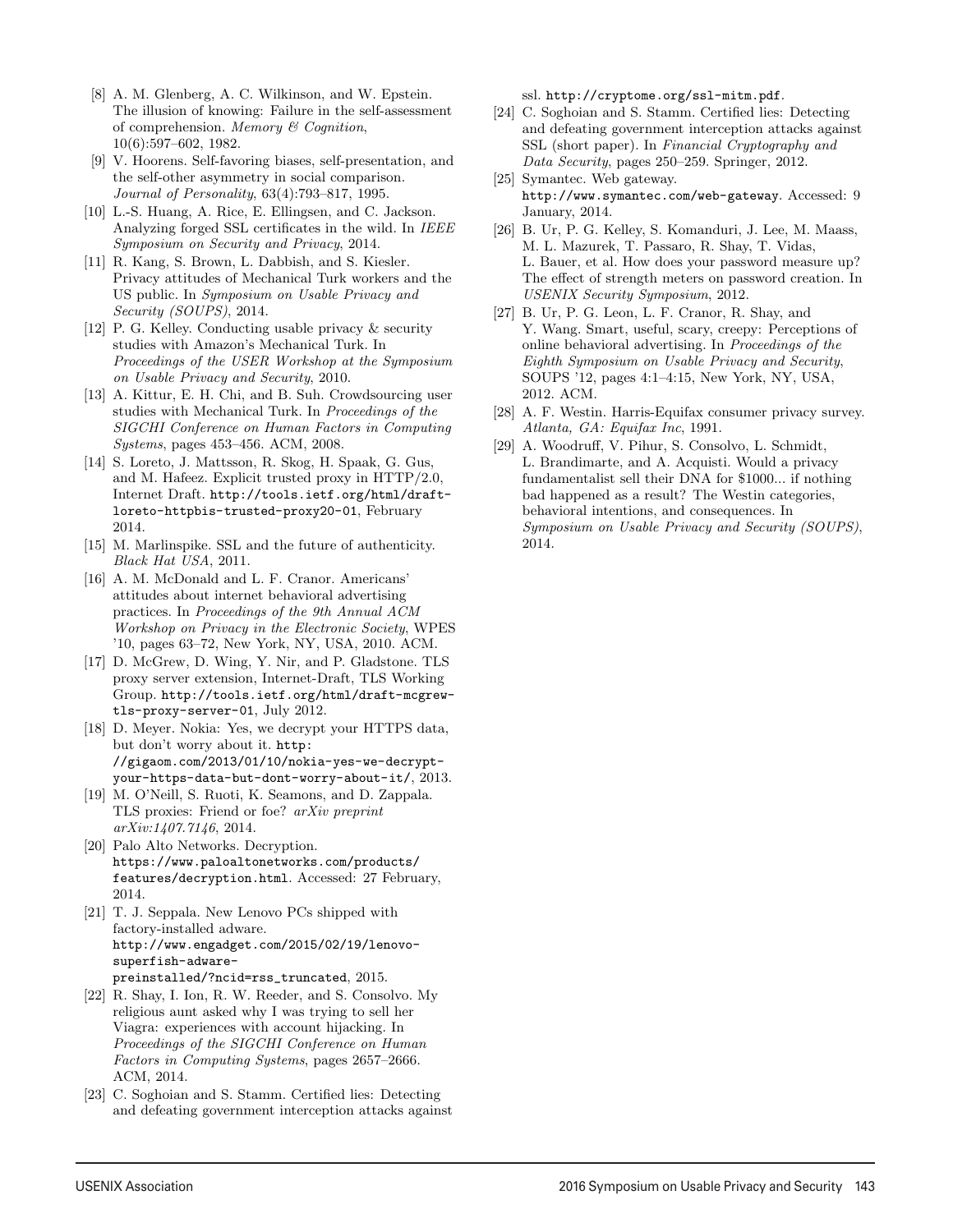# APPENDIX A. FIRST SURVEY

# A.1 Page 1

We are conducting an academic research survey about public opinions on Internet security. The survey will take approximately 5 minutes.

We will not collect any personally identifying information. If you do not complete the survey we will not store any of your responses. If you have any questions or concerns about the information collected, please contact us at [email redacted].

# A.2 Page 2

What is your gender?

- Male
- Female
- I prefer not to answer

#### What is your age?

- $\circ$  18 24 years old
- $\circ$  25 34 years old
- $\circ$  35 44 years old
- $\circ$  45 54 years old
- 55 years or older
- I prefer not to answer

#### What is the highest degree or level of school you have completed?

- Some school, no high school diploma
- High school graduate, diploma or the equivalent (for example: GED)
- Some college or university credit, no degree
- College or university degree
- Post-secondary education
- I prefer not to answer

#### What is your marital status?

- Married
- Single
- Other
- I prefer not to answer

#### Do you have children?

- $\sim V_{ee}$
- No
- I prefer not to answer

#### In which country do you reside?

### A.3 Page 3

Where are taking this survey?

- Home
- Work
- School
- Library
- Retail (coffee shop, internet cafe, etc.)
- Other
- I prefer not to answer

#### What type of Internet connection are you using?

- Wired
- WiFi
- $\circ$  Cellular (3G, 4G, etc.)
- Other
- $\circ$   $\;I$   $don't$   $know$
- I prefer not to answer

#### How knowledgeable are you about Internet security?

- Expert
- Highly knowledgeable
- Mildly knowledgeable
- Somewhat knowledgeable
- No Knowledge
- I prefer not to answer

When connecting to a website securely, for example when doing online shopping or banking, who should be able to see the contents of your Internet traffic? (Choose all that apply)

◦ Me

14

- My Internet provider
- The website
- Malicious individuals
- Everyone

# A.4 Page 4

When you connect to the Internet you do so through some organization's network. For example, at home you connect to your Internet service provider's (ISP) network, while at work you connect to your employer's network. To protect your information from others on the network you can create secure connections to the websites you use (HTTPS). This is done automatically for you when you log into a website. The secure connection encrypts your Internet traffic so that no one else can view or modify your communication with the website (see Figure A).



Figure A

The network you use to connect to the Internet can also be set up to use a system called a TLS proxy. TLS proxies sit in the middle of your secure connection to the websites you view (see Figure B). At the TLS proxy your Internet traffic is decrypted and the web proxy can view and modify it. Afterwards, the TLS proxy will then re-encrypt your traffic and forward it along. This is done silently and without the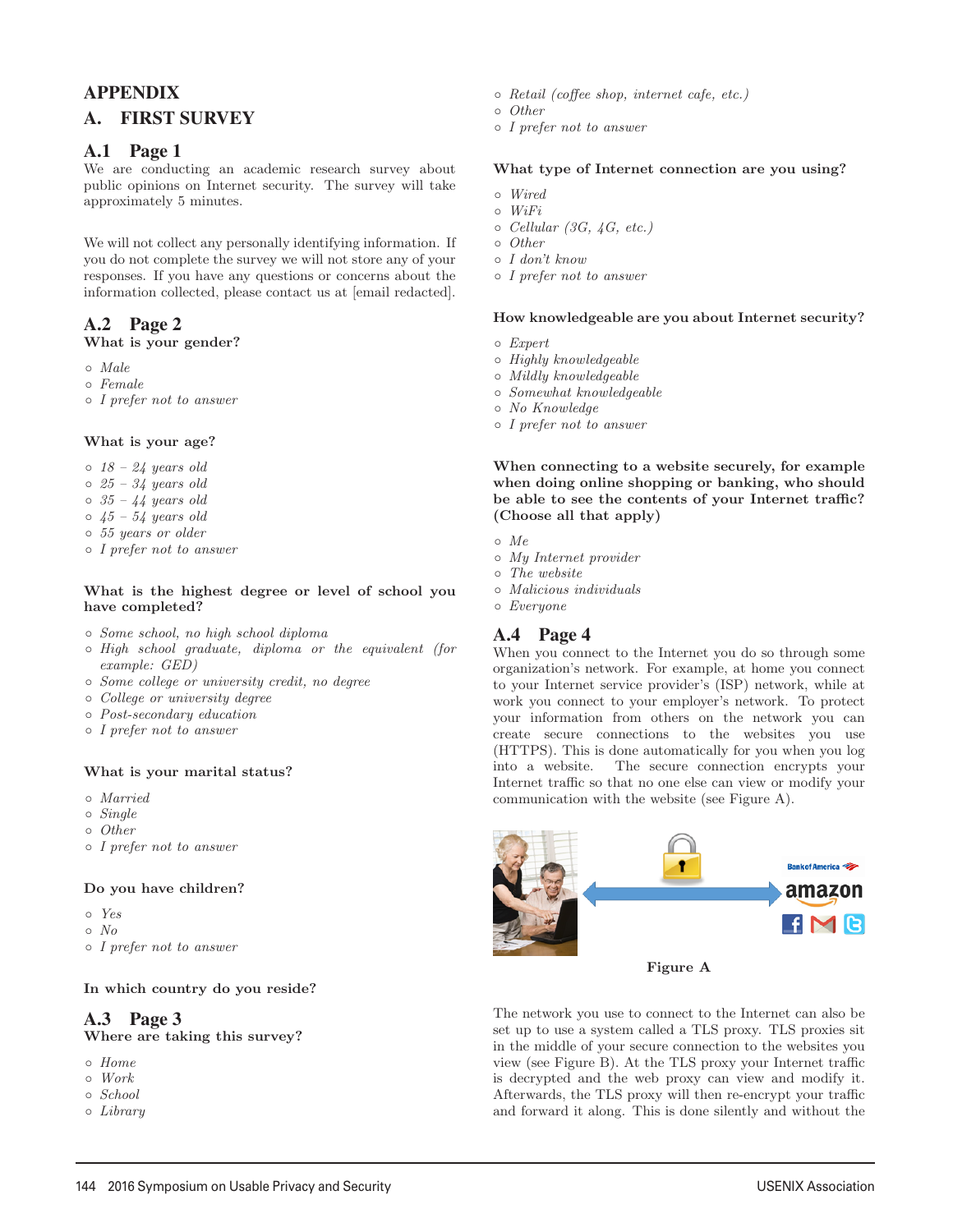knowledge of you or the website you connect to.



TLS proxies can be set up by the organization that controls your Internet (for example, your ISP, school, or employer) and also by malicious attackers. TLS proxies have many different uses:

Blocking malware and viruses Protecting company secrets Identity theft  $Catching$  malicious individuals

Protective Malicious<br>Blocking malware and viruses Stealing passwords Blocking harmful websites Tracking government dissidents Catching malicious individuals Spying (for example the NSA) Censorship

#### Strongly Disagree, Disagree, Neither Agree nor Disagree, Agree, Strongly Agree

◦ The above description of TLS proxies helped me to clearly understand what TLS proxies are and how they are used.

#### A.5 Page 5

Strongly Disagree, Disagree, Neither Agree nor Disagree, Agree, Strongly Agree

- Prior to taking this survey, I was aware that organizations were using TLS proxies.
- TLS proxies are an invasion of privacy.
- There are acceptable uses for TLS proxies.

Only seen if selected "Agree" or "Strongly Agree" to acceptable uses for TLS proxies.

Please explain which organizations should be allowed to use TLS proxies and for what purpose. (only shown on an Agree or Strongly Agree answer from above)

Only seen if selected "Disagree" or "Strongly Disagree" to acceptable uses for TLS proxies. Please explain why TLS proxies should never be allowed.

### A.6 Page 6

Strongly Disagree, Disagree, Neither Agree nor Disagree, Agree, Strongly Agree

- I am concerned that TLS proxies could be used by hackers to compromise my Internet security.
- I am concerned that TLS proxies could be used by the government to collect my personal information.
- Browsers should notify users if there is a TLS proxy intercepting and decrypting their Internet traffic.
- There should be legislation that addresses TLS proxies.

Only seen if selected "Agree" or "Strongly Agree" to legislation that addresses proxies.

#### What should legislation that addresses TLS proxies do? (Choose all that apply)

- Prevent their use
- Require organizations to obtain consent before using a TLS proxy
- Require organizations to inform users when a TLS proxy is being used
- I don't believe that legislation is required
- Other

### A.7 Page 7

The following statements and questions are about how you would personally react to having a TLS proxy on a network you use to connect to the Internet.

Strongly Disagree, Disagree, Neither Agree nor Disagree, Agree, Strongly Agree

◦ I believe TLS proxies are in use on a network I use to connect to the Internet.

Please explain what concerns you have about a TLS proxy being used on a network you personally use to connect to the Internet.

Please explain how it would change your opinion of an organization if you discovered that they were using a TLS proxy.

If you have any other thoughts, please share them with us below:

### B. SECOND SURVEY

#### B.1 Page One

What is your gender?

- Male
- Female
- I prefer not to answer

#### What is your age?

- $\circ$  18 24 years old
- $\circ$  25 34 years old
- $\circ$  35 44 years old
- $\circ$  45 54 years old
- 55 years or older
- I prefer not to answer

#### What is the highest degree or level of school you have completed?

- Some school, no high school diploma
- High school graduate, diploma or the equivalent (for example: GED)
- Some college or university credit, no degree
- College or university degree
- Post-secondary education
- I prefer not to answer

15